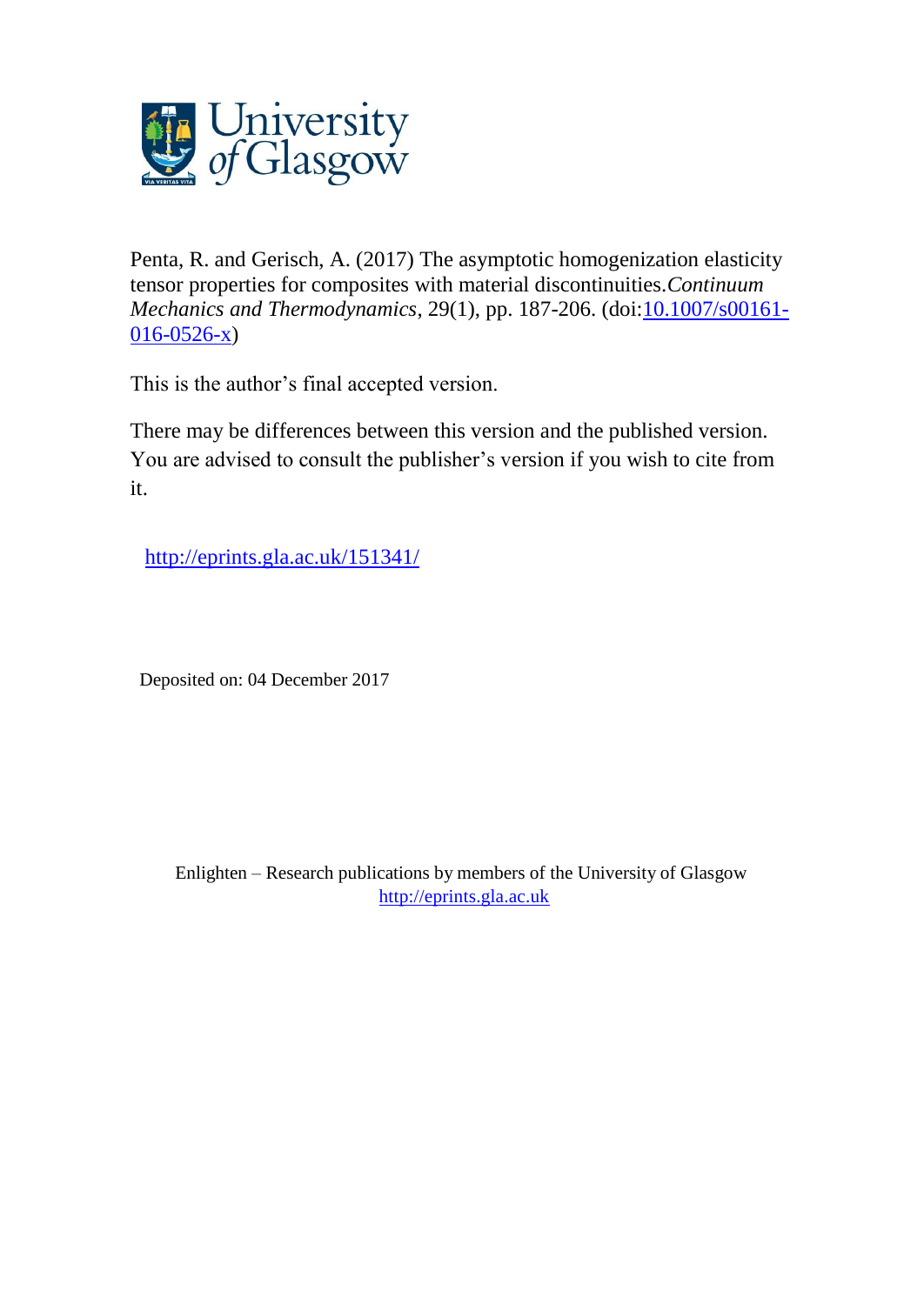# The asymptotic homogenization elasticity tensor properties for composites with material discontinuities

Raimondo Penta · Alf Gerisch

Received: date / Accepted: date

Abstract The classical asymptotic homogenization approach for linear elastic composites with discontinuous material properties is considered as a starting point. The sharp length scale separation between the fine periodic structure and the whole material formally leads to anisotropic elastic-type balance equations on the coarse scale, where the arising fourth rank operator is to be computed solving single periodic cell problems on the fine scale. After revisiting the derivation of the problem, which here explicitly points out how the discontinuity in the individual constituents' elastic coefficients translates into stress jump interface conditions for the cell problems, we prove that the gradient of the cell problem solution is minor symmetric and that its cell average is zero. This property holds for perfect interfaces only (i.e. when the elastic displacement is continuous across the composite's interface), and can be used to assess the accuracy of the computed numerical solutions. These facts are further exploited, together with the individual constituents' elastic coefficients and the specific form of the cell problems, to prove a theorem that characterizes the fourth rank operator appearing in the coarse scale elastictype balance equations as a composite material effective elasticity tensor. We both recover known facts, such as minor and major symmetries and positive definiteness, and establish new facts concerning the Voigt and Reuss bounds. The latter are shown for the first time without assuming any equivalence between coarse and fine scale energies (Hill's condition), which, in contrast to the case of representative volume elements, does not identically hold in the context of asymptotic

R. Penta

Departamento de Mecanica de los Medios Continuos y T. Estructuras, E.T.S. de caminos, canales y puertos, Universidad Politecnica de Madrid, Calle Profesor Aranguren S/N, 28040, Madrid, Spain. Tel.: +34-913366659 Fax: +34-913366702 E-mail: raimondo.penta@upm.es A. Gerisch

AG Numerik und Wissenschaftliches Rechnen Dolivostr. 15, 64293 Darmstadt, Germany. Tel.: +49-61511623173 Fax: +49-61511623164 E-mail: gerisch@mathematik.tu-darmstadt.de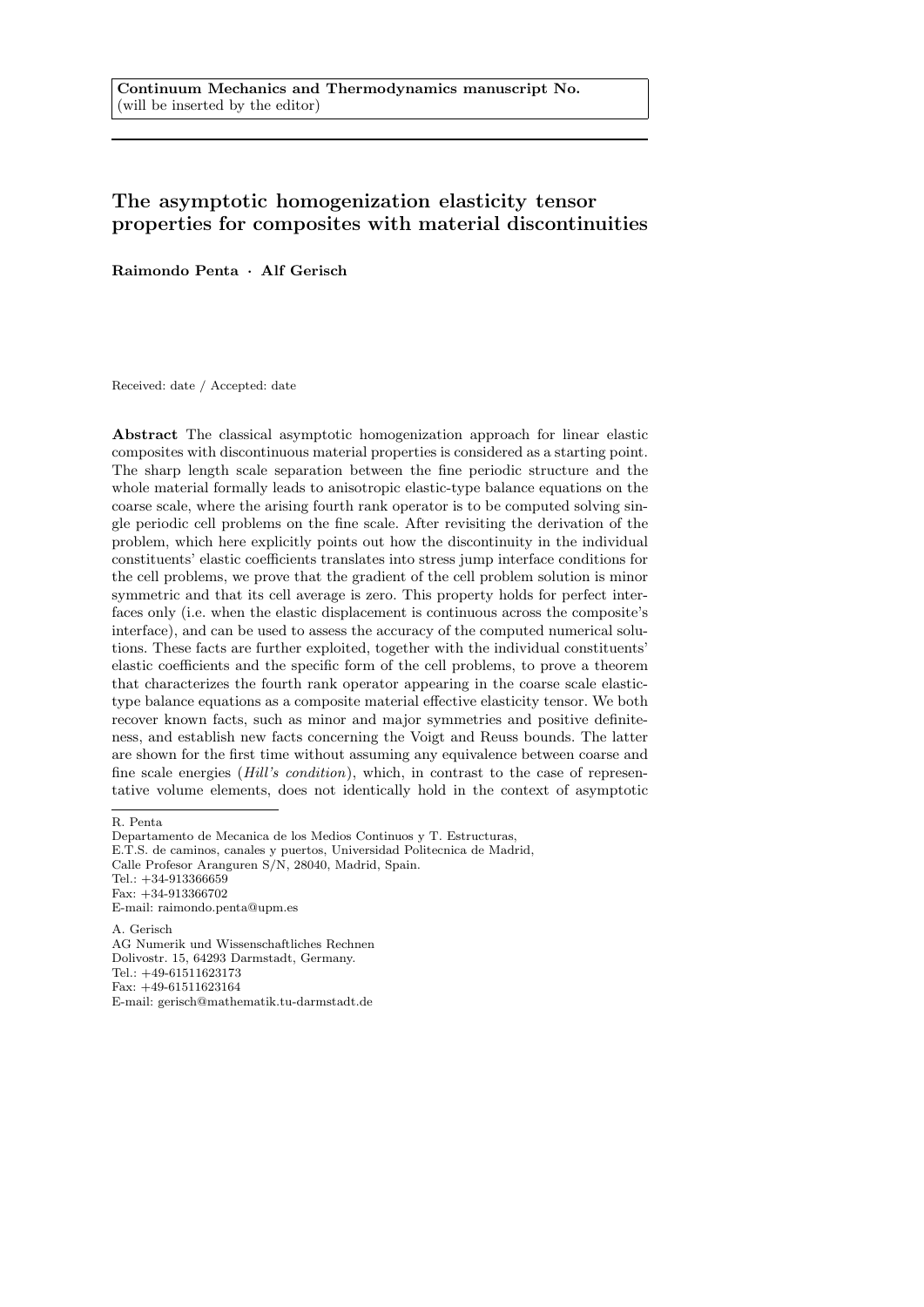homogenization. We conclude with instructive three dimensional numerical simulations of a soft elastic matrix with an embedded cubic stiffer inclusion to show the profile of the physically relevant elastic moduli (Young's and shear moduli) and Poisson's ratio at increasing (up to 100%) inclusion's volume fraction, thus providing a proxy for the design of artificial elastic composites.

Keywords Multiscale homogenization · Composite materials · Hill's condition · Voigt bound · Reuss bound · Anisotropic elasticity

#### 1 Introduction

The study of elastic composites, see, e.g., [7, 22, 23, 26] is motivated by practical engineering applications involving real materials such as wood, geomaterials, and biological tissues, as well as artificial constructs as, for example, polymers, metals, and biomimetic materials. A thorough understanding of the mechanical behavior of composites on the basis of their constituents' properties can enhance the knowledge concerning real world physical scenarios and improve the design of optimized artificial materials with respect to key physical properties, such as stiffness and toughness. However, these materials are in general multiscale in nature and it is virtually impossible to resolve any single interaction among their constituents, both from a computational and from an experimental viewpoint. These issues motivated the development of the so called multiscale homogenization techniques, which aim to find an effective constitutive relationship for the composite material as a whole (thus describing it on a coarse scale), which is at the same time capable to (at least partially) retain information concerning the individual constituents' arrangement, properties, and interplay occurring on a fine scale. According to the existing literature, the most widely exploited techniques to tackle this issue rely on either the average field or the asymptotic homogenization techniques, see, e.g., the review [21], where these two approaches are discussed and compared.

The average field approach is based on an elastic-type constitutive behavior (a priori assumed) for the whole composite, where the effective elasticity tensor linearly relates fine scale stresses and strains averaged on a representative volume. This volume should be large enough to statistically represent the whole structure and, at the same time, sufficiently small to enable a computationally feasible approach for the actual computation of the effective elasticity tensor. This can be achieved by performing elastic-type computations on a representative volume element (RVE), which, by definition, satisfies  $Hill's$  condition [17, 18], i.e., the coarse scale energy (which involves the effective elastic properties) equals the average fine scale energy (see, e.g., [14] for a practical application of the RVE technique for cortical bone). Further average field techniques involve the well-known results by Eshelby [12], i.e. the representative volume is identified with an infinite medium equipped with uniform strain condition at infinity (which also satisfies Hill's condition), and the different constituents are modeled as ellipsoidal inclusions; this way, the strain inside the inclusions turns out to be uniform, and further approximations (such as the Mori-Tanaka [27] and self-consistent [19] schemes) can be exploited to compute the effective elastic constants semi-analytically (see, e.g., [42], where these techniques are exploited to compute the mineralized turkey leg tendon elastic constants and validated against experimental data).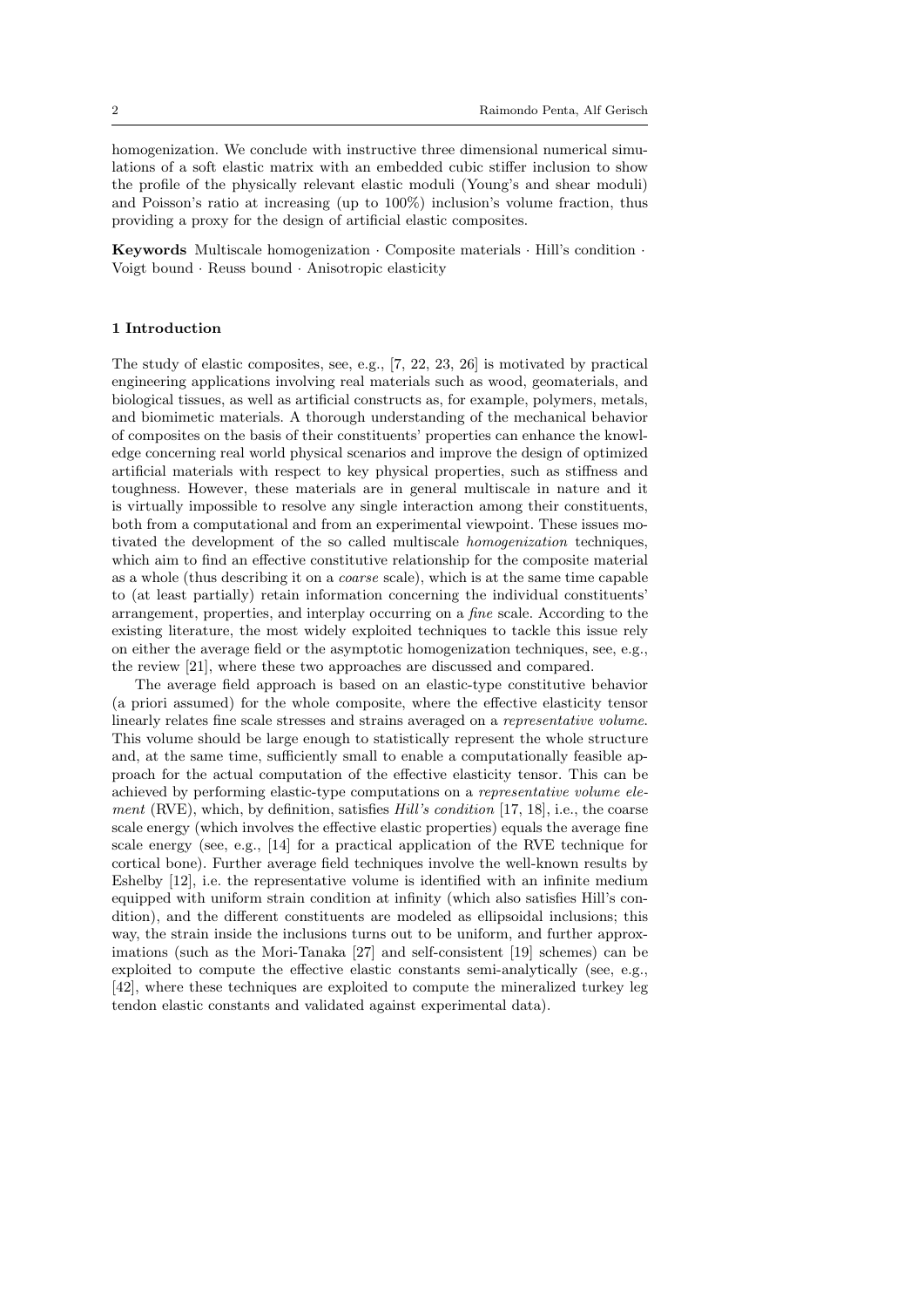The asymptotic homogenization technique (see, for example, [2, 3, 20, 25, 29, 37]) aims to find the effective governing equations for composite materials enforcing the length scale separation between the fine and coarse scales, which are considered as independent spatial variables; multiple scale expansions of the fields is performed to obtain differential conditions which are used, under the assumption of fine scale periodicity, to derive an elastic-type coarse scale problem for the whole composite. The fine scale information is encoded in the homogenized moduli, which are to be computed solving elastic-type partial differential equations on the single periodic cell only once, thus reducing computational complexity.

Here we embrace the classical asymptotic homogenization approach for an elastic composite with discontinuous material properties. We start revisiting the standard results that can be found in [3, 29, 37] to point out explicitly the role of the interface loads which drive nontrivial cell problems solution whenever there are discontinuities in the constituents coefficients. We setup the problem representing explicitly the different domains and both, continuous spatial variations of elastic costants within a single phase and their jump across the interface between two different phases, are separately taken into account. The gradient of the cell problem solution, which is central in the effective elastic coefficients computation, possesses particular features and symmetries which are proved and discussed. The latter are subsequently exploited to demonstrate the set of properties which characterize the homogenized moduli as actual elastic moduli, i.e. minor and major symmetries and positive definiteness, as well as the Voigt [43] and Reuss [36] bounds for the effective elasticity tensor. The aforementioned properties and bounds (including more refined estimates, such as the Hashin and Shtrikman bounds [15] and their generalizations) are well-known to hold whenever the effective elasticity tensor is defined by a linear relationship between the average stress and strain and Hill's condition [17, 18] is satisfied. This condition is fulfilled by definition for RVE and, in general, for any volume portion if uniform traction, displacement, or periodic boundary conditions are applied. In these cases, the elementary Voigt and Reuss bounds can be proved by means of variation arguments (see, e.g. [26] and [7]) or equivalently by average stress and strain theorems (as, for example, in [44]). Whenever asymptotic homogenization is concerned, even though the fine scale periodic cell plays, from a practical viewpoint, the role of a representative volume, Hill's condition is satisfied for leading order quantities only (as previously noted, for example, in [2]), hence the general formalism which would apply in the context of average field techniques (which can be carried out also for periodic composites, as in the last chapter of [7]) does not hold and different strategies are to be developed.

Issues concerning bounds for the effective coefficients arising from asymptotic homogenization of elliptic problems have been investigated to a lesser extent, and mostly rely on the *H-convergence* theory [28]. The latter framework provides general (in particular, periodicity of the fine scale is not a priori assumed) arguments that can be specialized to rigorously prove existence and uniqueness of the asymptotic homogenized solutions via two scale convergence [1], as done in [8] in the context of linear elasticity with periodic fine scale structure. The work [41] represents a first step towards the identification of bounds for the homogenized coefficients arising from scalar, diffusion-type, elliptic problems. The properties of H-convergence are used to bound the homogenized diffusivity tensor by the  $L^{\infty}$ limit of the fine scale diffusion (from above), and by the inverse of the  $L^{\infty}$  limit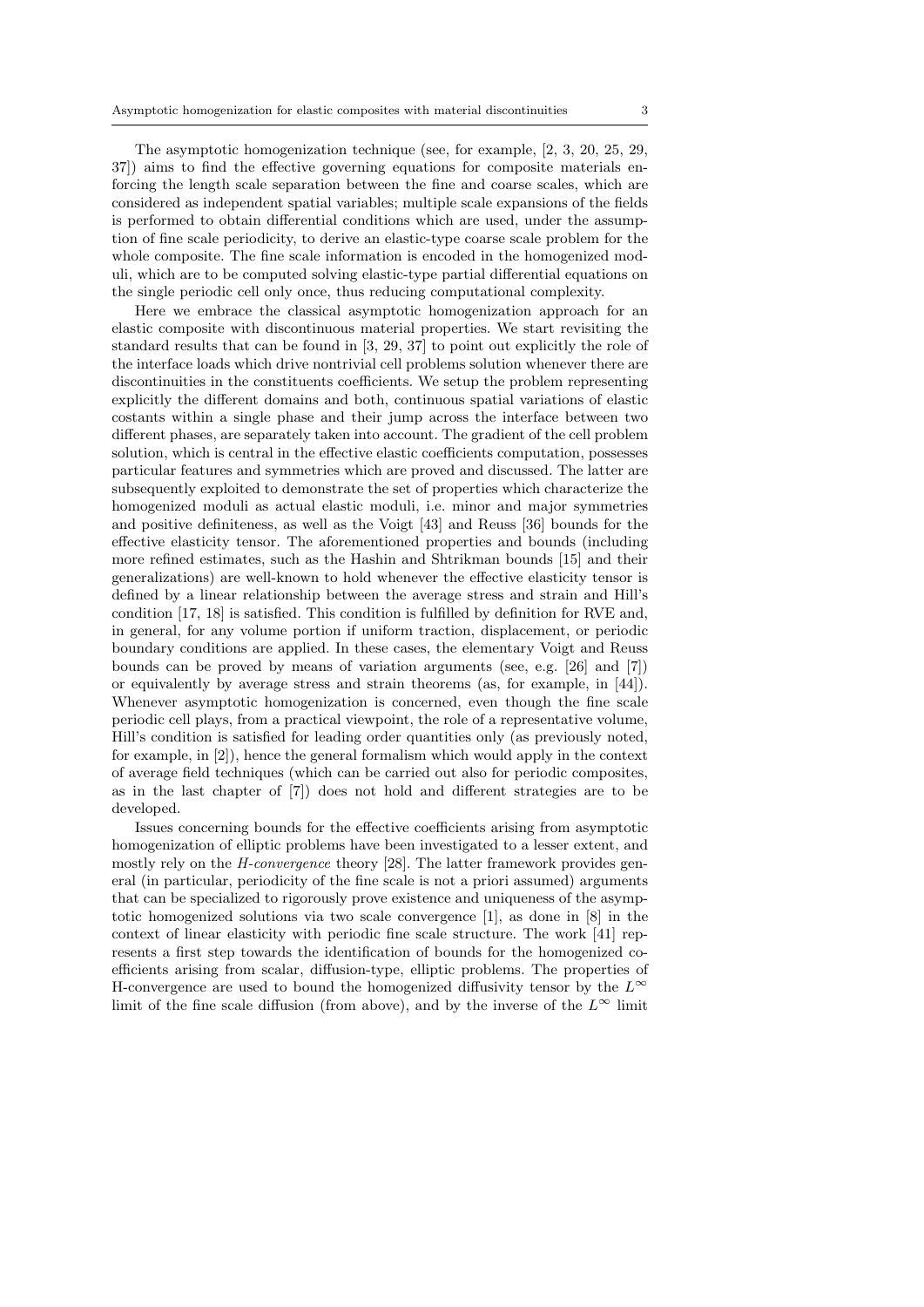of the inverse of the fine scale diffusion  $(from below)^{1}$ . The work [13] comprises bounds in elasticity derived in the framework of H-convergence. The authors consider composites made of isotropic constituents and explore a number of possible isotropic homogenized limits (i.e. also isotropy of the homogenized elasticity tensor is assumed when bounds are to be identified). For such restricted cases, they derive bounds for the effective shear and bulk moduli and study optimality compared to the Hashin and Shtrikman bounds [15]. These bounds are not derived assuming periodicity and in fact hold for fine scale structures that result in macroscopically isotropic media (for example, multiple layering of isotropic constituents, as highlighted by the authors). In [24] the authors exploit the findings in [13] to derive bounds for the effective elastic energy of macroscopically anisotropic composites made of isotropic and incompressible constituents in terms of their fine scale shear moduli. These previously known bounds in the context of elasticity rely on specific restriction, such as coarse and/or fine scale isotropy, whereas the Voigt and Reuss bounds, which can be interpreted as bounds on the elastic energy as well, though not optimal, are more general, as they involve the (local average) of the possibly anisotropic constituents' elasticity tensors (and their inverse). This generality makes these bounds a paramount characterization of elastic composites in the engineering literature. In [25], the authors develop a variational setting and exploit the cell problem interface conditions directly to prove the aforementioned bounds in the particular case of local oscillations but continuous coefficients at the two-phase elastic composite's interface.

Here, we extend the existing literature for asymptotic homogenization of elastic composites which can possibly exhibit both discontinuos material properties and local oscillations. We present the following results (a-c) below. (a) Rigorous proof of the properties of the auxiliary fourth rank tensor that represents the gradient of the cell problems solution. The necessary role of continuity of displacements across the composite interface is remarked and the latter properties are used to prove crucial properties of the effective elasticity tensor and can be exploited to assess the reliability of fine scale numerical simulations. (b) A theorem that provides alternative, yet equivalent, representations of the effective elasticity tensors, which are exploited to recover its standard minor and major symmetries and positive definiteness properties (in analogy to those proved in the two scale convergence context in [8]) and to prove for the first time the Voigt and Reuss bounds without assuming Hill's condition. (c) Innovative three dimensional simulations (complementary to those reported in [33]), representing the mechanical behavior of a stiff cubic inclusion embedded in a softer matrix to highlight the effective Young's modulus, shear modulus, and Poisson's ratio profiles at inclusion's volume fraction ranging from 0 to 100%.

The paper is organized as follows:

- In Section 2 we present a revisited derivation of the asymptotic homogenization model for linear elastic composites with discontinuous material properties and present a novel theorem concerning key properties of the cell problem solution.
- In Section 3, we embrace a direct, yet rigorous, approach and enforce the individual constituents' elasticity tensor properties and the results proved in Section 2 to prove a theorem that characterizes the fourth rank tensor arising

 $^{\rm 1}$  English translations of the works [28, 41] performed by the authors themselves can be found in chapter 2 and 3 of [7], respectively.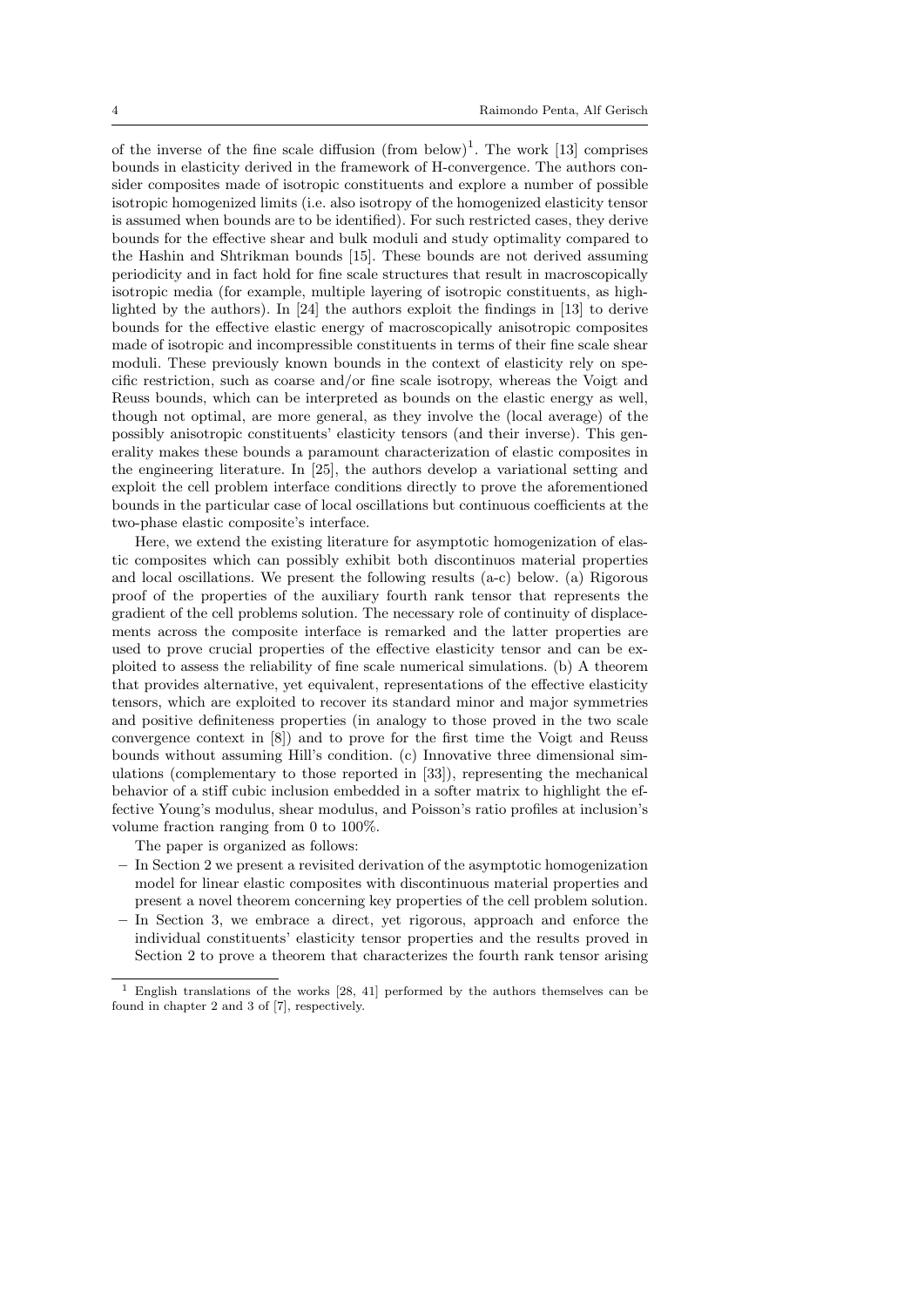from the asymptotic homogenization approach as a composite material effective elasticity tensor, in terms of minor and major symmetries, positive definiteness (recovering previously derived results), and the Voigt and Reuss bounds proved for the first time without assuming the Hill's condition.

- In Section 4 we perform three dimensional numerical tests to predict the mechanical behavior of an elastic composite at increasing volume fraction of the embedded cubic inclusion.
- In Section 5 we present concluding remarks and further perspectives.

#### 2 Asymptotic homogenization and the properties of the cell problems

The classical asymptotic homogenization approach for elastic composites exploits the length scale separation between the fine local structure (where interactions among the individual constituents are clearly resolved) and the whole medium, to derive effective elastic-type balance equations which hold on the *coarse scale*. The homogenized elastic moduli are to be computed solving periodic cell problems on the fine scale local structure. The technique has its mathematical foundation in the pioneering works reported in [29] for elliptic problems, which have been extended to the elastic problem in [37], where the extension to discontinuous coefficients is suggested in weak form and formally appears as a volume contribution in the related cell problems. In [3], a general procedure is employed to derive averaged elliptic equations of infinite order of accuracy, which can be used, for example, in the context of strain gradient elasticity as in [30]. Following recent advances in the multiscale asymptotics literature (see, e.g., [31, 32, 39]), we provide a modern and revisited derivation of the problem, which is formally carried out in strong form and points out explicitly the role of volume and boundary loads that appear in the arising periodic cell problem. This introductory background provides us a clear framework to prove for the properties of the periodic cell problems solutions, which are subsequently used in Section 3 to prove our main result concerning the properties of the effective elasticity tensor. We first introduce the standard elastic problem for composites and the basis of asymptotic homogenization. Application of the technique steps leads to the coarse scale problem. Finally, we prove a novel theorem which depicts peculiar properties of the cell problem solutions.

#### 2.1 Formulation of the elastic problem for material composites

We start setting up a linear elastic problem assuming the interaction between a matrix and a number of inclusions<sup>2</sup>. This choice is performed for the sake of simplicity of notation only, as every result proved in the current work is actually valid for an arbitrary number of subphases (i.e. inclusions and fibers) embedded in the host medium, see our computational study reported in [33] for a straightforward generalization of the problem to multiphase linear elastic composites.

<sup>2</sup> We refer to inclusion for simplicity of terminology and to foster the reader's intuition, although the current formulation and related proofs hold also for fiber reinforced composites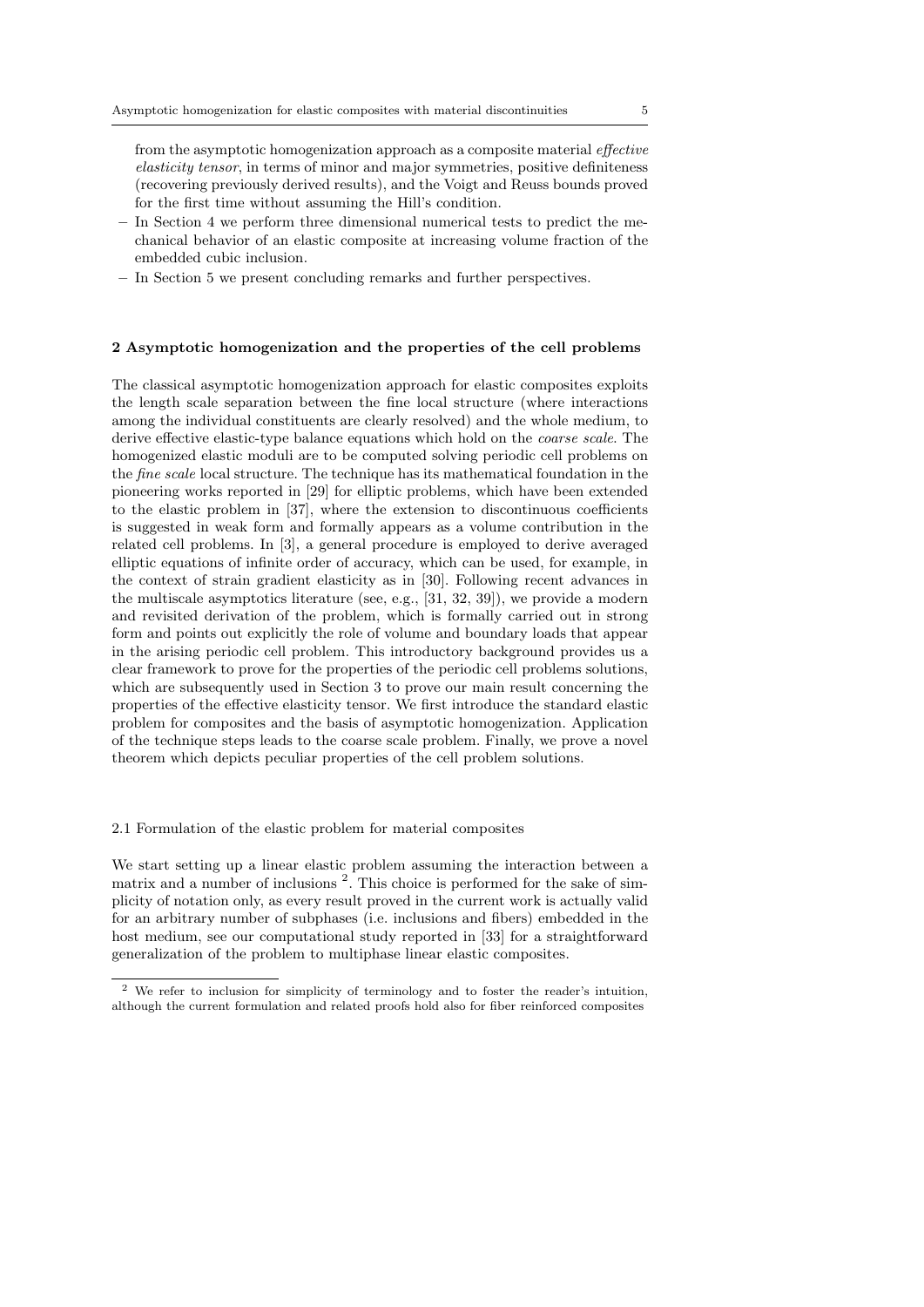We represent the composite as a bounded domain  $\Omega \subset \mathbb{R}^3$ , such that  $\overline{\Omega} =$  $\overline{\Omega}_A \cup \overline{\Omega}_B$ ,  $\Omega_A \cap \Omega_B = \emptyset$ . Here,  $\Omega_A$  represents the host medium (*the matrix*) and

$$
\Omega_B = \bigcup_{\alpha=1}^N \Omega_{B_\alpha}.\tag{1}
$$

a number N of disjoint embedded inclusions  $\Omega_{B_\alpha}$ . We assume that both the matrix and the inclusions behave as linear elastic materials with constitutive relationships for the stress tensors  $\sigma_A$  and  $\sigma_{B_\alpha}$ 

$$
\sigma_A = \mathbb{C}^A \nabla u_A,\tag{2}
$$

$$
\sigma_{B_{\alpha}} = \mathbb{C}^{B} \nabla u_{B_{\alpha}},\tag{3}
$$

where, for every  $x \in \Omega$ ,  $u_A(x)$  is the restriction of the elastic displacement  $u(x)$  to  $\Omega_A$  and  $\mathbf{u}_{B_\alpha}(\mathbf{x})$  denotes the elastic displacement restricted to the inclusion  $\Omega_{B_\alpha}$ 

$$
\mathbf{u}_A = \mathbf{u}|_{\Omega_A}; \quad \mathbf{u}_{B_\alpha} = \mathbf{u}|_{\Omega_{B_\alpha}}.\tag{4}
$$

The fourth rank tensors  $\mathbb{C}^{A}(\boldsymbol{x}), \mathbb{C}^{B}(\boldsymbol{x})$  (with components  $C_{ijkl}^{A}$ ,  $C_{ijkl}^{B}$  for  $i, j, k, l =$ 1, 2, 3) are the elasticity tensors in  $\Omega_A$  and  $\Omega_B$ , respectively. They possess major symmetry

$$
C_{ijkl}^A = C_{klij}^A; \ C_{ijkl}^B = C_{klij}^B \tag{5}
$$

and left and right minor symmetry

$$
C_{ijkl}^A = C_{jikl}^A; \ C_{ijkl}^B = C_{jikl}^B; \ C_{ijkl}^A = C_{ijkl}^A; \ C_{ijkl}^B = C_{ijklk}^B,
$$
 (6)

the latter leading to

$$
\mathbb{C}^{A}\nabla u_{A}=\mathbb{C}^{A}\xi(u_{A}); \ \mathbb{C}^{B}\nabla u_{B_{\alpha}}=\mathbb{C}^{B}\xi(u_{B_{\alpha}}), \qquad (7)
$$

where

$$
\xi(\bullet) = \frac{\nabla(\bullet) + \nabla(\bullet)^{\mathsf{T}}}{2},\tag{8}
$$

i.e.  $\xi(\mathbf{u}_A)$ ,  $\xi(\mathbf{u}_{B_\alpha})$  are the matrix and inclusion elastic strain tensors. We enforce the stress balance equations in  $\Omega_A$  and in each inclusion in  $\Omega_{B_\alpha}$  ignoring volume forces and inertia. We close the problem by coupling the matrix and the inclusions via continuity of stresses and displacements across every interface  $\Gamma_{\alpha}$ : =  $\partial\Omega_{A}\cap$  $\partial\Omega_{B_{\alpha}}$  and prescribe proper external boundary conditions on  $\partial\Omega$ . Therefore, the resulting boundary value problem reads

$$
\nabla \cdot \sigma_A = 0 \qquad \qquad \text{in } \Omega_A,\tag{9}
$$

$$
\nabla \cdot \sigma_{B_{\alpha}} = 0 \qquad \qquad \text{in } \Omega_{B_{\alpha}}, \tag{10}
$$

$$
\sigma_A \mathbf{n}^{\alpha} = \sigma_{B_{\alpha}} \mathbf{n}^{\alpha} \qquad \text{on } \Gamma^{\alpha}, \qquad (11)
$$

$$
u_A = u_{B_\alpha} \qquad \text{on } \Gamma^\alpha,
$$
 (12)

$$
+\text{boundary conditions}\qquad\qquad\text{on }\partial\Omega,\tag{13}
$$

for  $\alpha = 1...N$ . Here,  $n^{\alpha}$  denotes the unit vector in  $x \in \Gamma^{\alpha}$  normal to the interface  $\Gamma^{\alpha}$  pointing into the inclusion  $\Omega_{B_{\alpha}}$  and  $\sigma_A$ ,  $\sigma_{B_{\alpha}}$  are given by the constitutive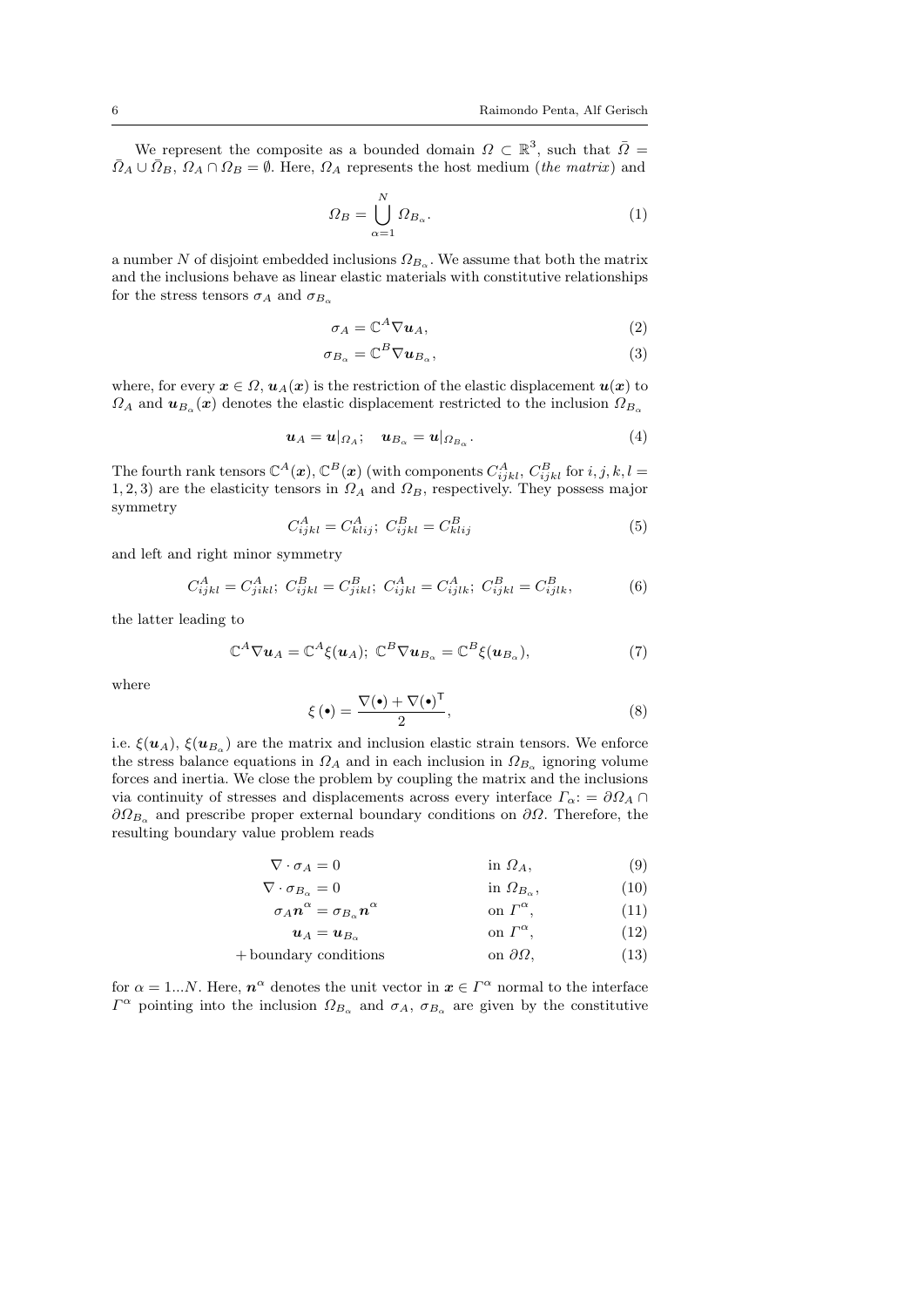relationships (2) and (3), respectively. The elasticity tensors  $\mathbb{C}^{A}$  and  $\mathbb{C}^{B}$  are assumed as smooth functions of  $x$  in  $\Omega_A$  and every  $\Omega_{B_\alpha}$ , respectively. The material properties are assumed, in general, discontinuous, that is

$$
\left(\mathbb{C}^{A}(\boldsymbol{x}) - \mathbb{C}^{B}(\boldsymbol{x})\right) \neq 0 \text{ on } \Gamma^{\alpha}.
$$
\n(14)

Next, we introduce the asymptotic homogenization technique based on the length scale separation assumption.

#### 2.2 The asymptotic homogenization technique

We consider a typical fine scale d, which characterizes the local structure, and the coarse scale  $L$  which represents the size of the whole domain  $\Omega$ . We then assume that these length scales are well-separated, namely:

$$
\frac{d}{L} = \epsilon \ll 1. \tag{15}
$$

We enforce spatial scale decoupling exploiting condition  $(15)$  to relate d (the fine scale) and L (the coarse scale) as follows:

$$
y = \frac{x}{\epsilon}.\tag{16}
$$

From now on  $x$  and  $y$  denote independent variables, representing the coarse and fine spatial coordinates, respectively. Each field and material property is then assumed to be a function of both the independent spatial variables  $x$  and  $y$ , namely

$$
\boldsymbol{u}_A = \boldsymbol{u}_A(\boldsymbol{x}, \boldsymbol{y}), \ \boldsymbol{u}_{B_\alpha} = \boldsymbol{u}_{B_\alpha}(\boldsymbol{x}, \boldsymbol{y}), \tag{17}
$$

$$
\mathbb{C}^{A} = \mathbb{C}^{A}(\boldsymbol{x}, \boldsymbol{y}), \ \mathbb{C}^{B} = \mathbb{C}^{B}(\boldsymbol{x}, \boldsymbol{y}). \tag{18}
$$

By virtue of the performed spatial scale decoupling, we obtain, by the chain rule, the following transformation for differential operators:

$$
\nabla \to \nabla_{\mathbf{x}} + \frac{1}{\epsilon} \nabla_{\mathbf{y}}.\tag{19}
$$

We now assume that the elastic displacement  $u$  can be represented by multiscale expansions in powers of  $\epsilon$ :

$$
\boldsymbol{u}^{\epsilon}(\boldsymbol{x},\boldsymbol{y}) = \sum_{l=0}^{\infty} \boldsymbol{u}^{(l)}(\boldsymbol{x},\boldsymbol{y}) \epsilon^{l}.
$$
 (20)

We substitute the power series representation (20) applied to the restrictions  $u_A$ and  $u_{B_\alpha}$ , together with relationship (19), into the system (9-12) and equations (2-3). As a result, multiplying each equation by a suitable power of  $\epsilon$  and exploiting (7), we obtain the multiscale differential system for the elastic composite, namely

$$
\nabla_{\mathbf{y}} \cdot (\mathbb{C}^{A} \xi_{\mathbf{y}}(\mathbf{u}_{A}^{\epsilon})) + \epsilon \nabla_{\mathbf{y}} \cdot (\mathbb{C}^{A} \xi_{\mathbf{x}}(\mathbf{u}_{A}^{\epsilon})) + \epsilon \nabla_{\mathbf{x}} \cdot (\mathbb{C}^{A} \xi_{\mathbf{y}}(\mathbf{u}_{A}^{\epsilon})) + \epsilon^{2} \nabla_{\mathbf{x}} \cdot (\mathbb{C}^{A} \xi_{\mathbf{x}}(\mathbf{u}_{A}^{\epsilon})) = 0 \text{ in } \Omega_{A},
$$
\n(21)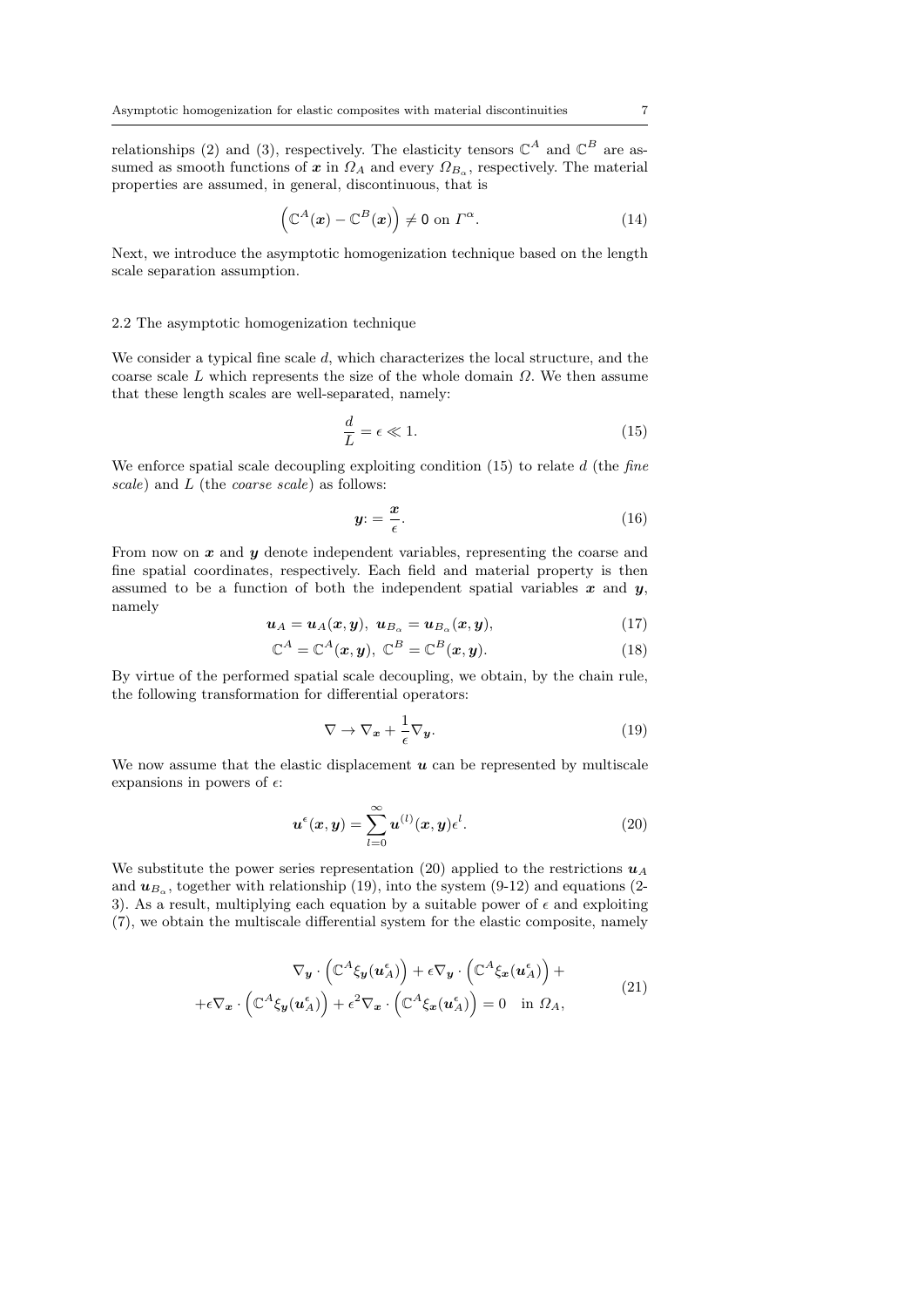$$
\nabla_{\mathbf{y}} \cdot (\mathbb{C}^{B} \xi_{\mathbf{y}}(\mathbf{u}_{B_{\alpha}}^{\epsilon})) + \epsilon \nabla_{\mathbf{y}} \cdot (\mathbb{C}^{B} \xi_{\mathbf{x}}(\mathbf{u}_{B_{\alpha}}^{\epsilon})) + + \epsilon \nabla_{\mathbf{x}} \cdot (\mathbb{C}^{B} \xi_{\mathbf{y}}(\mathbf{u}_{B_{\alpha}}^{\epsilon})) + \epsilon^{2} \nabla_{\mathbf{x}} \cdot (\mathbb{C}^{B} \xi_{\mathbf{x}}(\mathbf{u}_{B_{\alpha}}^{\epsilon})) = 0 \text{ in } \Omega_{B_{\alpha}},
$$
\n(22)

$$
\mathbb{C}^{A}\xi_{\mathbf{y}}(u_{A}^{\epsilon})n^{\alpha} - \mathbb{C}^{B}\xi_{\mathbf{y}}(u_{B_{\alpha}}^{\epsilon})n^{\alpha} = \epsilon \mathbb{C}^{B}\xi_{\mathbf{x}}(u_{B_{\alpha}}^{\epsilon})n^{\alpha} - \epsilon \mathbb{C}^{A}\xi_{\mathbf{x}}(u_{A}^{\epsilon})n^{\alpha} \text{ on } \Gamma^{\alpha}, (23)
$$

$$
\mathbf{u}_A^\epsilon = \mathbf{u}_{B_\alpha}^\epsilon \quad \text{on } \Gamma^\alpha. \tag{24}
$$

We finally assume *y*-periodicity for every field and constituent elasticity tensor. This technical assumption will enable us to retain fine scale geometrical information focusing on a small portion of the local structure only. From now on, we identify the domain  $\Omega$  with its corresponding periodic cell and  $\Omega_A$ ,  $\Omega_B$  denote the corresponding matrix and inclusion in the cell, respectively (and thus omit the unnecessary index  $\alpha$ ). Note that the fine scale length d is now defined as the minimum (linear) periodic cell size which can fully represent the fine scale geometry, see Figure 1.



Fig. 1 A 2D schematic representing the fine and coarse scales. On the right hand side, the coarse scale domain, where the fine scale structure is smoothed out, is shown. On the left hand side, a sample periodic unit representing the fine scale is shown and the different between the matrix and the inclusion is clearly resolved.

In the following section, we equate coefficients of  $\epsilon^l$  for  $l = 0, 1, 2, ...$  in (21-24) to obtain a homogenized model in terms of the leading (zeroth) order elastic displacement field in the coarse scale domain  $\Omega_H$  (see Figure 1). Since the quantities involved in the definition of this problem can also vary on the local scale  $y$ , we define the following cell average operators

$$
\langle \bullet \rangle = \frac{1}{|\Omega|} \int_{\Omega} \bullet \, \mathrm{d}y; \quad \langle \bullet \rangle_A = \frac{1}{|\Omega|} \int_{\Omega_A} \bullet \, \mathrm{d}y; \quad \langle \bullet \rangle_B = \frac{1}{|\Omega|} \int_{\Omega_B} \bullet \, \mathrm{d}y, \tag{25}
$$

where  $|\Omega|$  represents the periodic cell volume.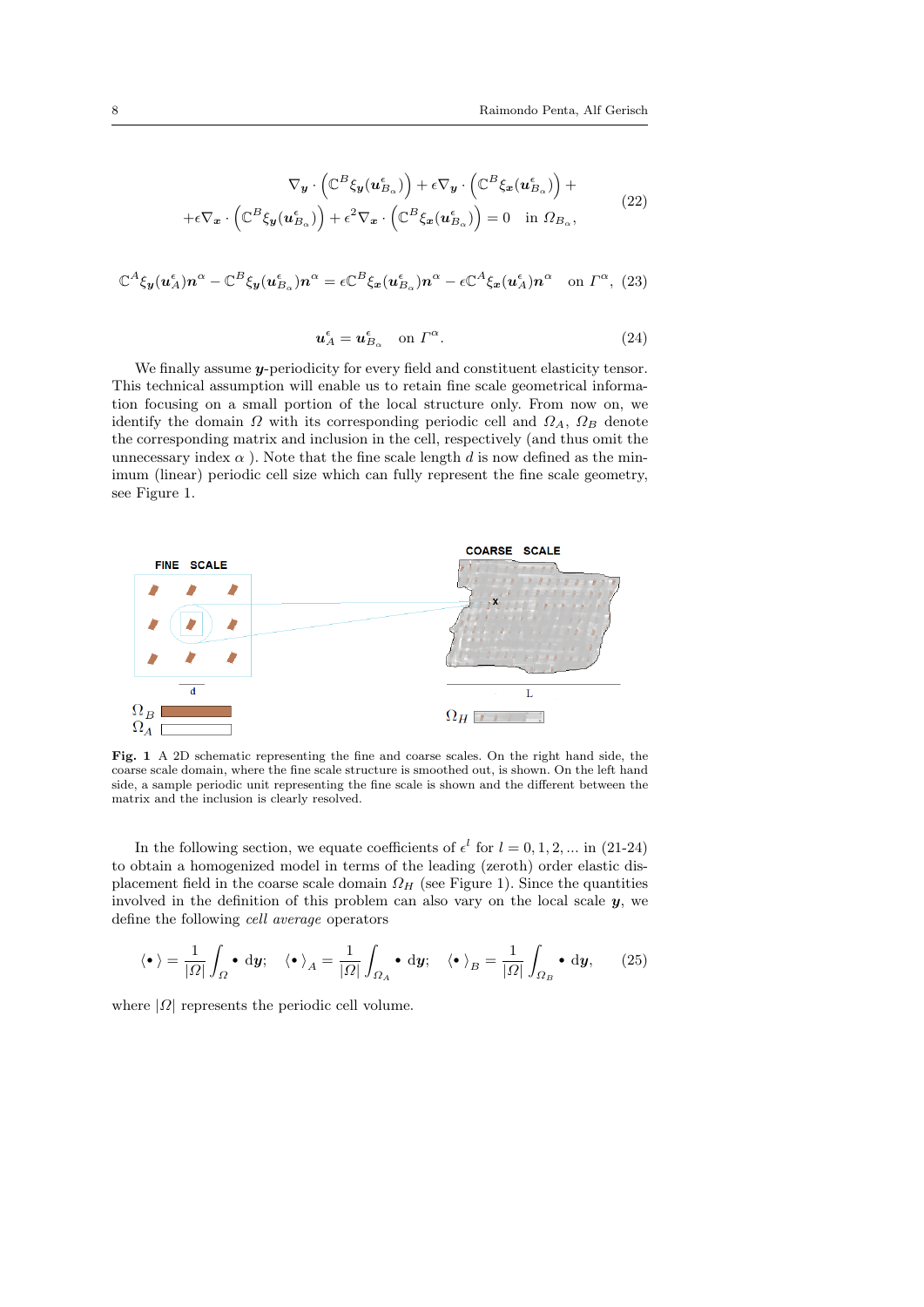## 2.3 The coarse scale model derivation

Equating coefficients of  $\epsilon^0$  in (21-24) yields

$$
\nabla_{\boldsymbol{y}} \cdot \left( \mathbb{C}^{A} \xi_{\boldsymbol{y}}(\boldsymbol{u}_{A}^{(0)}) \right) = 0 \qquad \qquad \text{in } \Omega_{A}, \qquad (26)
$$

$$
\nabla_{\mathbf{y}} \cdot \left( \mathbb{C}^{B} \xi_{\mathbf{y}}(\mathbf{u}_{B}^{(0)}) \right) = 0 \qquad \text{in } \Omega_B, \tag{27}
$$

$$
\mathbb{C}^A \xi_{\mathbf{y}}(\mathbf{u}_A^{(0)}) \mathbf{n} = \mathbb{C}^B \xi_{\mathbf{y}}(\mathbf{u}_B^{(0)}) \mathbf{n} \qquad \text{on } \Gamma,
$$
 (28)

$$
u_A^{(0)} = u_B^{(0)} \t\t \t on \t\Gamma,
$$
\t(29)

whereas equating coefficients of  $\epsilon^1$  in (21-24) leads to

$$
\nabla_{\boldsymbol{y}} \cdot \left( \mathbb{C}^{A} \xi_{\boldsymbol{y}}(\boldsymbol{u}_{A}^{(1)}) \right) + \nabla_{\boldsymbol{x}} \cdot \left( \mathbb{C}^{A} \xi_{\boldsymbol{y}}(\boldsymbol{u}_{A}^{(0)}) \right) = -\nabla_{\boldsymbol{y}} \cdot \left( \mathbb{C}^{A} \xi_{\boldsymbol{x}}(\boldsymbol{u}_{A}^{(0)}) \right) \quad \text{in } \Omega_{A}, \tag{30}
$$

$$
\nabla_{\boldsymbol{y}} \cdot \left( \mathbb{C}^{B} \xi_{\boldsymbol{y}}(\boldsymbol{u}_{B}^{(1)}) \right) + \nabla_{\boldsymbol{x}} \cdot \left( \mathbb{C}^{B} \xi_{\boldsymbol{y}}(\boldsymbol{u}_{B}^{(0)}) \right) = -\nabla_{\boldsymbol{y}} \cdot \left( \mathbb{C}^{B} \xi_{\boldsymbol{x}}(\boldsymbol{u}_{B}^{(0)}) \right) \quad \text{in } \Omega_{B}, \tag{31}
$$

$$
\mathbb{C}^{A}\xi_{\mathbf{y}}(\mathbf{u}_{A}^{(1)})\mathbf{n} - \mathbb{C}^{B}\xi_{\mathbf{y}}(\mathbf{u}_{B}^{(1)})\mathbf{n} = \mathbb{C}^{B}\xi_{\mathbf{x}}(\mathbf{u}_{B}^{(0)})\mathbf{n} - \mathbb{C}^{A}\xi_{\mathbf{x}}(\mathbf{u}_{A}^{(0)})\mathbf{n} \text{ on } \Gamma, \qquad (32)
$$

$$
u_A^{(1)} = u_B^{(1)} \quad \text{on } \Gamma. \tag{33}
$$

Finally, when equating coefficients of  $\epsilon^2$  in (21-23) we obtain

$$
\nabla_{\mathbf{y}} \cdot \left( \mathbb{C}^{c} \xi_{\mathbf{y}}(\mathbf{u}_{c}^{(2)}) \right) + \nabla_{\mathbf{y}} \cdot \left( \mathbb{C}^{c} \xi_{\mathbf{x}}(\mathbf{u}_{c}^{(1)}) \right) + \nabla_{\mathbf{x}} \cdot \left( \mathbb{C}^{c} \xi_{\mathbf{y}}(\mathbf{u}_{c}^{(1)}) \right) + \nabla_{\mathbf{x}} \cdot \left( \mathbb{C}^{c} \xi_{\mathbf{x}}(\mathbf{u}_{c}^{(0)}) \right) = 0 \quad \text{in } \Omega_{c}, \tag{34}
$$

$$
\nabla_{\mathbf{y}} \cdot \left( \mathbb{C}^{B} \xi_{\mathbf{y}}(\mathbf{u}_{B}^{(2)}) \right) + \nabla_{\mathbf{y}} \cdot \left( \mathbb{C}^{B} \xi_{\mathbf{x}}(\mathbf{u}_{B}^{(1)}) \right) + \n+ \nabla_{\mathbf{x}} \cdot \left( \mathbb{C}^{B} \xi_{\mathbf{y}}(\mathbf{u}_{B}^{(1)}) \right) + \nabla_{\mathbf{x}} \cdot \left( \mathbb{C}^{B} \xi_{\mathbf{x}}(\mathbf{u}_{B}^{(0)}) \right) = 0 \text{ in } \Omega_{B},
$$
\n(35)

$$
\mathbb{C}^{A}\xi_{\mathbf{y}}(\mathbf{u}_{A}^{(2)})\mathbf{n} - \mathbb{C}^{B}\xi_{\mathbf{y}}(\mathbf{u}_{B}^{(2)})\mathbf{n} = \mathbb{C}^{B}\xi_{\mathbf{x}}(\mathbf{u}_{B}^{(1)})\mathbf{n} - \mathbb{C}^{A}\xi_{\mathbf{x}}(\mathbf{u}_{A}^{(1)})\mathbf{n} \text{ on } \Gamma. \tag{36}
$$

The solutions of the periodic cell problem  $(26-29)$  are y-constant functions. Hence, since continuity across the interfaces  $\Gamma$  holds, the leading order displacement field reads

$$
\boldsymbol{u}^{(0)}(x) = \boldsymbol{u}_A^{(0)}(x) = \boldsymbol{u}_B^{(0)}(x) \tag{37}
$$

and we also simplify the notation defining

$$
\bar{u}(x) = u^{(0)}(x). \tag{38}
$$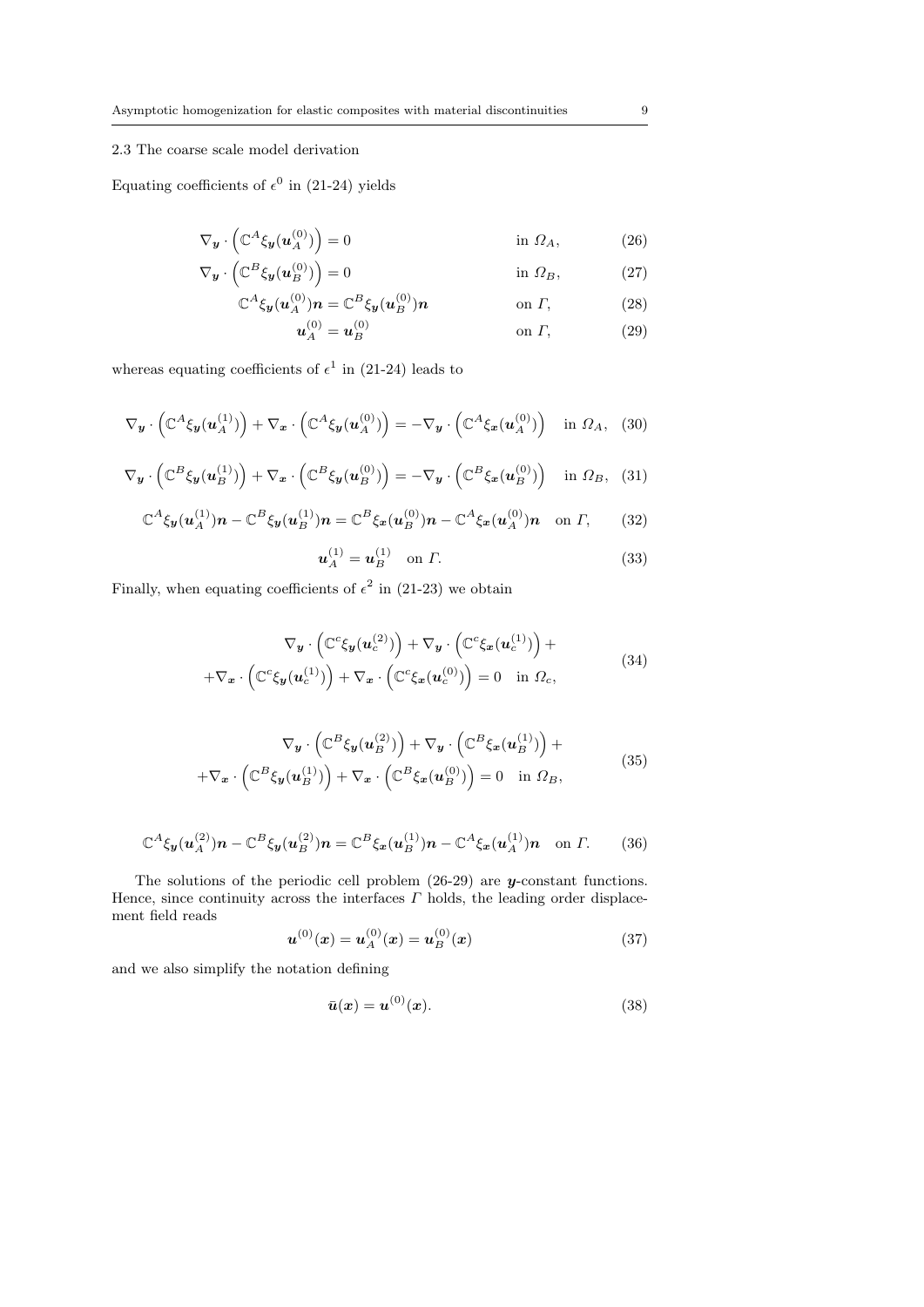Employing relationships (37-38) in equations (30-33), we obtain the following differential problem for the fields  $\boldsymbol{u}_A^{(1)}(\boldsymbol{x},\boldsymbol{y}), \, \boldsymbol{u}_B^{(1)}(\boldsymbol{x},\boldsymbol{y})$ :

$$
\nabla_{\boldsymbol{y}} \cdot \left( \mathbb{C}^{A} \xi_{\boldsymbol{y}}(\boldsymbol{u}_{A}^{(1)}) \right) = -\nabla_{\boldsymbol{y}} \cdot \left( \mathbb{C}^{A} \xi_{\boldsymbol{x}}(\bar{\boldsymbol{u}}) \right) \quad \text{in } \Omega_{A}, \tag{39}
$$

$$
\nabla_{\mathbf{y}} \cdot \left( \mathbb{C}^{B} \xi_{\mathbf{y}}(\mathbf{u}_{B}^{(1)}) \right) = -\nabla_{\mathbf{y}} \cdot \left( \mathbb{C}^{B} \xi_{\mathbf{x}}(\bar{\mathbf{u}}) \right) \quad \text{in } \Omega_{B}, \tag{40}
$$

$$
\mathbb{C}^A \xi_{\mathbf{y}}(\mathbf{u}_A^{(1)}) \mathbf{n} - \mathbb{C}^B \xi_{\mathbf{y}}(\mathbf{u}_B^{(1)}) \mathbf{n} = \left(\mathbb{C}^B - \mathbb{C}^A\right) \xi_{\mathbf{x}}(\bar{\mathbf{u}}) \mathbf{n} \quad \text{on } \Gamma, \tag{41}
$$

$$
u_A^{(1)} = u_B^{(1)} \quad \text{on } \Gamma. \tag{42}
$$

The problem (39-42) is a linear elastic-type periodic boundary value problem equipped with continuity and stress jump interface conditions on  $\Gamma$ . Exploiting linearity, the restrictions  $u_A^{(1)}, u_B^{(1)}$  to the solution

$$
\boldsymbol{u}^{(1)} = \begin{cases} \boldsymbol{u}_A^{(1)} & : \ \boldsymbol{y} \in \ \Omega_A \\ \boldsymbol{u}_B^{(1)} & : \ \boldsymbol{y} \in \ \Omega_B \end{cases}
$$

are given by the ansätze

$$
\mathbf{u}_A^{(1)} = \chi^A \xi_x(\bar{\mathbf{u}}), \ \mathbf{u}_B^{(1)} = \chi^B \xi_x(\bar{\mathbf{u}}). \tag{43}
$$

The third rank tensor  $\chi$ ,

$$
\chi = \begin{cases} \chi^A & : \mathbf{y} \in \Omega_A \\ \chi^B & : \mathbf{y} \in \Omega_B, \end{cases} \tag{44}
$$

is the solution of the following periodic cell problems:

$$
\frac{\partial}{\partial y_j} \left( C^A_{ijpq} \xi^{kl}_{pq} (\chi^A) \right) = -\frac{\partial C^A_{ijkl}}{\partial y_j} \text{ in } \Omega_A,\tag{45}
$$

$$
\frac{\partial}{\partial y_j} \left( C_{ijpq}^B \xi_{pq}^{kl} (\chi^B) \right) = -\frac{\partial C_{ijkl}^B}{\partial y_j} \text{ in } \Omega_B,
$$
 (46)

$$
C_{ijpq}^{A} \xi_{pq}^{kl} (\chi^A) n_j^B - C_{ijpq}^{B} \xi_{pq}^{kl} (\chi^B) n_j^B = (C^B - C^A)_{ijkl} n_j^B \text{ on } \Gamma, \tag{47}
$$

$$
\chi_{ikl}^A = \chi_{ikl}^B \text{ on } \Gamma,\qquad(48)
$$

where we set

$$
\xi_{pq}^{kl}(\chi^A) = \frac{1}{2} \left( \frac{\partial \chi_{pkl}^A}{\partial y_q} + \frac{\partial \chi_{qkl}^A}{\partial y_p} \right); \ \xi_{pq}^{kl}(\chi^B) = \frac{1}{2} \left( \frac{\partial \chi_{pkl}^B}{\partial y_q} + \frac{\partial \chi_{qkl}^B}{\partial y_p} \right) \tag{49}
$$

and sum over repeated indices  $p, q, j$  is understood. The problem (45-48) is then closed by periodic conditions on  $\partial\Omega$ , whereas a further condition is to be imposed for uniqueness, for example

$$
\left\langle \chi_{ikl}^{A} \right\rangle_{A} = \left\langle \chi_{ikl}^{B} \right\rangle_{B} = 0 \quad i, k, l = 1, 2, 3. \tag{50}
$$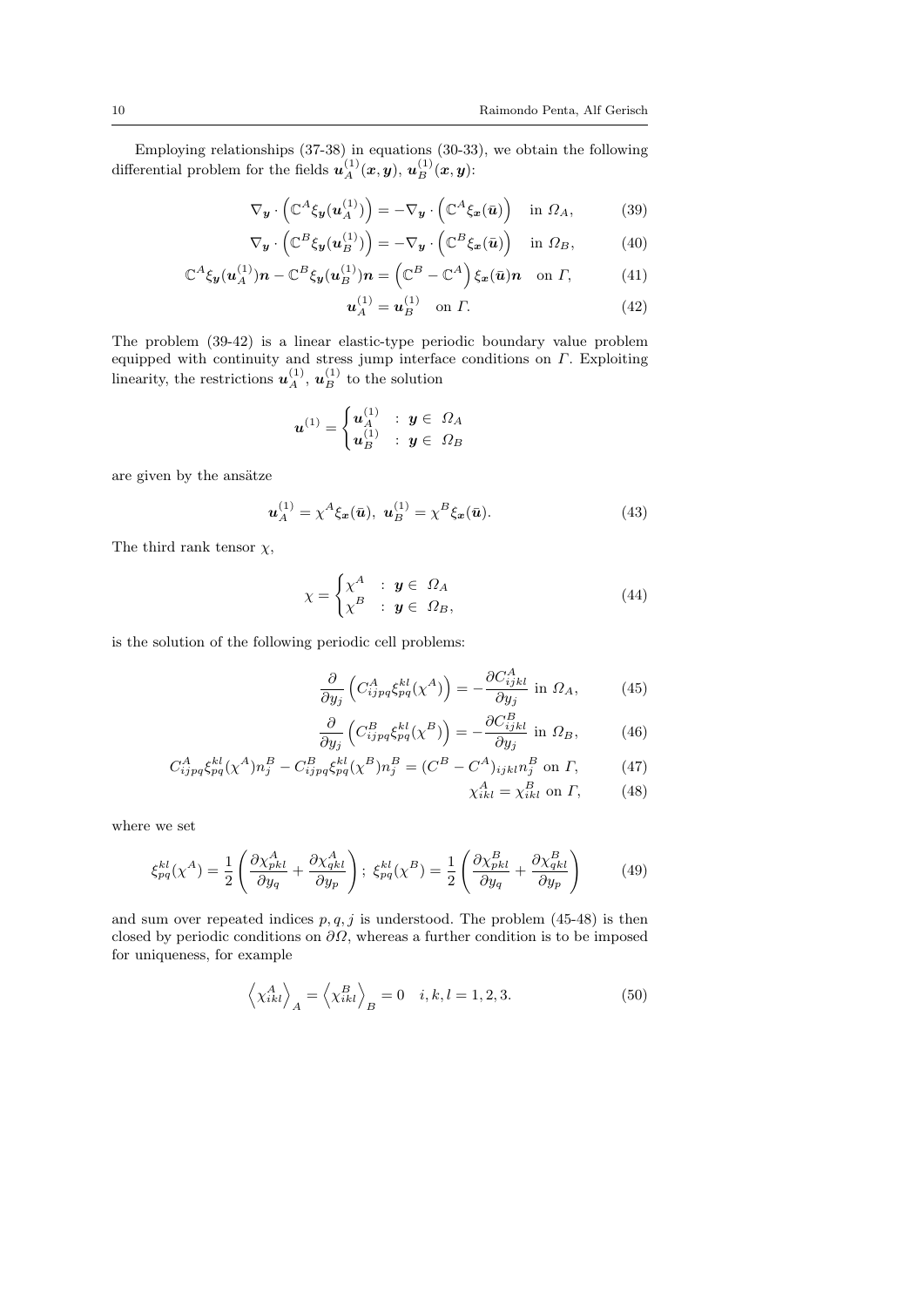Remark 1 Note that nontrivial solutions of the cell problems are a direct consequence of both local variations of the elastic constants within the composite constituents, which formally appear as volume forces on the right hand side of (45-46), and of the interface loadings which appear in the stress discontinuity conditions (47). In the latter case, the contribution is directly related to the difference in the elastic constants between the matrix and the inclusion, and to the interface geometry. The interface loadings are nonzero even when the elastic properties are constants within the individual constituent. In this case, these interface loadings are the only driving force for the cell problems (45-48).

We now aim to formulate the effective governing equations for the elastic composite material. We apply the integral average operators (25) over  $\Omega_A$  and  $\Omega_B$  in equation (34) and equation (35), respectively. We then sum every resulting contribution and apply the divergence theorem in  $y$ , such that, rearranging terms, we obtain:

$$
\frac{1}{|\Omega|} \left[ \int_{\Gamma} \mathbb{C}^{A} \xi_{\mathbf{y}}(\mathbf{u}_{A}^{(2)}) \mathbf{n} \, \mathrm{dS} - \int_{\Gamma} \mathbb{C}^{B} \xi_{\mathbf{y}}(\mathbf{u}_{B}^{(2)}) \mathbf{n} \, \mathrm{dS} + \right. \\
\left. + \int_{\Gamma} \mathbb{C}^{A} \xi_{\mathbf{x}}(\mathbf{u}_{A}^{(1)}) \mathbf{n} \, \mathrm{dS} - \int_{\Gamma} \mathbb{C}^{B} \xi_{\mathbf{x}}(\mathbf{u}_{B}^{(1)}) \mathbf{n} \, \mathrm{dS} \right] + \\
\left. + \frac{1}{|\Omega|} \int_{\Omega_{A}} \nabla_{\mathbf{x}} \cdot \left( \mathbb{C}^{A} (\xi_{\mathbf{y}}(\mathbf{u}_{A}^{(1)}) + \xi_{\mathbf{x}}(\bar{\mathbf{u}})) \right) \, \mathrm{d}\mathbf{y} + \right. \\
\left. + \frac{1}{|\Omega|} \left[ \int_{\Omega_{B}} \nabla_{\mathbf{x}} \cdot \left( \mathbb{C}^{m} (\xi_{\mathbf{y}}(\mathbf{u}_{B}^{(1)}) + \xi_{\mathbf{x}}(\bar{\mathbf{u}})) \right) \, \mathrm{d}\mathbf{y} \right] = 0,
$$
\n(51)

where the contributions over the cell boundaries  $\partial\Omega$  cancel due to y-periodicity. We account for relationship  $(36)$ , such that also the contributions over the interface  $\Gamma$  in (51) cancel. Finally, we enforce ansätze (43) to deduce the following effective governing equations for every  $x \in \Omega_H$ , namely

$$
\nabla_{\boldsymbol{x}} \cdot \left( \tilde{\mathbb{C}}(\boldsymbol{x}) \xi_{\boldsymbol{x}}(\bar{\boldsymbol{u}}) \right) = 0. \tag{52}
$$

The effective elasticity tensor  $\tilde{\mathbb{C}}$  is given by:

$$
\tilde{\mathbb{C}} = \left\langle \mathbb{C}^A + \mathbb{C}^A \mathbb{M}^A \right\rangle_A + \left\langle \mathbb{C}^B + \mathbb{C}^B \mathbb{M}^B \right\rangle_B \tag{53}
$$

or, componentwise:

$$
\tilde{C}_{ijkl} = \left\langle C_{ijkl}^A + C_{ijpq}^A M_{pqkl}^A \right\rangle_A + \left\langle C_{ijkl}^B + C_{ijpq}^B M_{pqkl}^B \right\rangle_B. \tag{54}
$$

The auxiliary fourth rank tensors  $\mathbb{M}^A$  and  $\mathbb{M}^B$  are defined componentwise as:

$$
M_{pqkl}^A = \xi_{pq}^{kl}(\chi^A) = \frac{1}{2} \left( \frac{\partial \chi_{pkl}^A}{\partial y_q} + \frac{\partial \chi_{qkl}^A}{\partial y_p} \right),
$$
  

$$
M_{pqkl}^B = \xi_{pq}^{kl}(\chi^B) = \frac{1}{2} \left( \frac{\partial \chi_{pkl}^B}{\partial y_q} + \frac{\partial \chi_{qkl}^B}{\partial y_p} \right).
$$
 (55)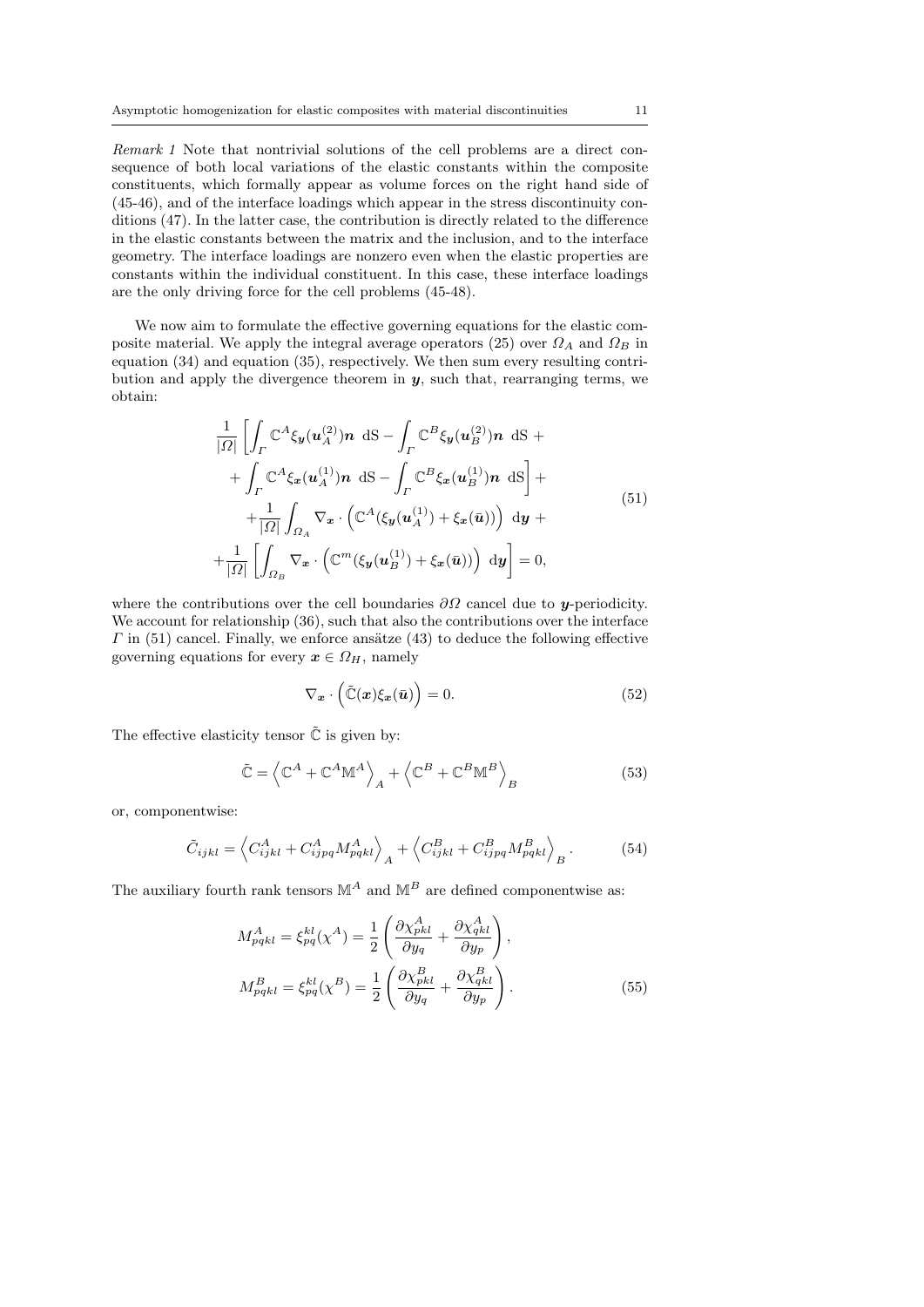### 2.4 Properties of the cell problems solution

The gradient of the cell problem solution possesses specific properties which are summarized in

**Theorem 1 (Properties of M)** Let  $M$  be the fourth rank tensor defined by

$$
\mathbb{M} = \begin{cases} \mathbb{M}^A & : \mathbf{y} \in \Omega_A \\ \mathbb{M}^B & : \mathbf{y} \in \Omega_B, \end{cases}
$$
 (56)

with restrictions  $\mathbb{M}^A$ ,  $\mathbb{M}^B$  given by (55). Then the following facts hold:

(i) M possesses both left and right minor symmetries.

(*ii*)  $\langle M \rangle = 0$ .

- *Proof* (i) The tensor M is left minor symmetric as the restrictions  $\mathbb{M}^{A}$ ,  $\mathbb{M}^{B}$ are left minor symmetric according to (55). Right minor symmetry of M is deduced from the cell problems (45-48) employing right minor symmetry of  $\mathbb{C}^A, \, \mathbb{C}^B.$
- (ii) Since  $M$  is minor symmetric, then also  $\langle M \rangle$  is minor symmetric, hence we only need to prove that for every y-constant second rank symmetric tensor A

$$
\langle \mathbb{M} \rangle \mathsf{A} = \mathsf{0}. \tag{57}
$$

Let us set

$$
\mathbf{v} = \begin{cases} \mathbf{v}^A & : \mathbf{y} \in \Omega_A \\ \mathbf{v}^B & : \mathbf{y} \in \Omega_B, \end{cases} \tag{58}
$$

$$
\boldsymbol{v}^A = \chi^A \mathsf{A}; \quad \boldsymbol{v}^B = \chi^B \mathsf{A}.\tag{59}
$$

We can therefore rewrite  $\langle M \rangle$  A by means of definitions (59) and compute

$$
\langle \mathbb{M} \rangle \mathsf{A} = \langle \mathbb{M} \mathsf{A} \rangle = \left\langle \mathbb{M}^A \mathsf{A} \right\rangle_A + \sum_{\alpha=1}^N \left\langle \mathbb{M}^B \mathsf{A} \right\rangle_B =
$$
  
=  $\left\langle \xi_{\mathbf{y}}(\mathbf{v}^A) \right\rangle_A + \sum_{\alpha=1}^N \left\langle \xi_{\mathbf{y}}(\mathbf{v}^B) \right\rangle_B =$  (60)  
=  $\frac{1}{2|\Omega|} \sum_{\alpha=1}^N \int_{\Gamma} (\mathbf{v}^A - \mathbf{v}^B) \otimes \mathbf{n} + \mathbf{n} \otimes (\mathbf{v}^A - \mathbf{v}^B) \, d\mathbf{S} = 0,$ 

where the contributions over the boundary  $\partial\Omega$  cancel due to y-periodicity and we applied continuity (48) of the third rank tensor  $\chi$ , which in turn implies continuity of  $\boldsymbol{v}$  across the interfaces  $\boldsymbol{\Gamma}$ . Hence

$$
\langle \mathbb{M} \rangle = 0 \tag{61}
$$

and the proof is complete.  $\Box$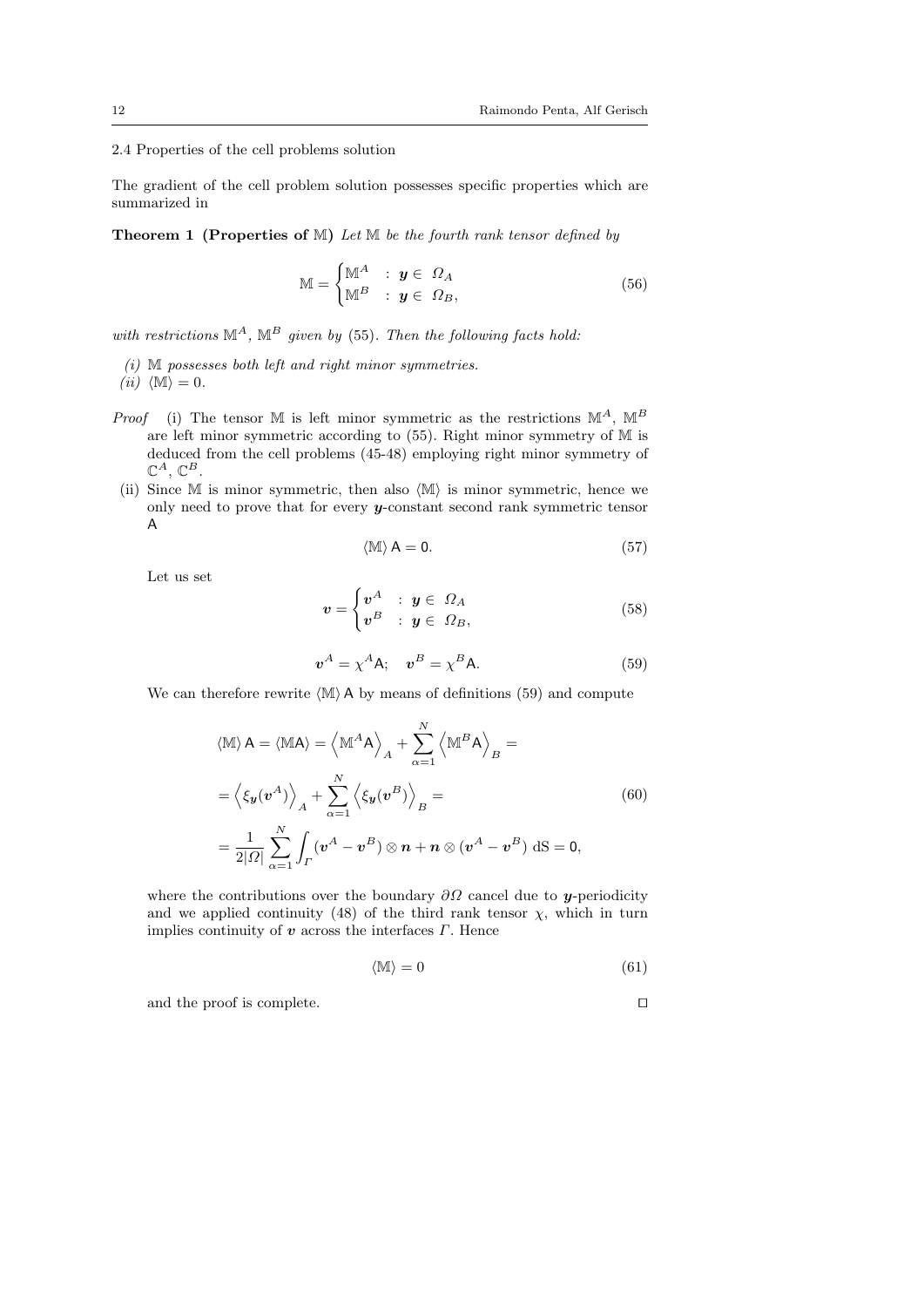Remark 2 Note that relationship (61) holds, in a periodic setting, for perfect interfaces only, i.e. when the continuity condition (48) is satisfied. In fact, the latter condition is a direct consequence of the continuity of the elastic displacement across the composite interface (12), which implies continuity of the first order elastic displacement (cf. equation (33)) and, in turn, of the third rank tensor  $\chi$  (cf. equation  $(43)$ ). In the most general case of interface debonding the quantity  $\langle M \rangle$  is nonzero and depends on the prescribed jump of the elastic displacement across the composite's interface. The property (61) can also be seen as a simple consequence of periodicity when dealing with asymptotic homogenization in a weak formulation setting, provided that jump discontinuities across the interface of the composite are automatically excluded assuming that  $\chi$  belongs to an appropriate Sobolev space. (A proper example is the space  $\mathcal{H}_{per}^1$ , introduced through definition (3.48), page 56 of [8]. In the latter book, property (61) is exploited this way in the context of asymptotic homogenization applied to linear elasticity.)

Accounting for the symmetries proven in Theorem 1(i), the cell problem  $(45-48)$ stated in terms of three and four rank tensors, corresponds to six elastic-type cell problems, one for each fixed  $(k, l)$ ,  $k \geq l$ , that can be solved numerically adopting the computational scheme described in [33]. The property proven in Theorem 1 (ii), which will be widely exploited to prove the theorem in the next section, can be also used as a (necessary, but not sufficient) condition to assess the accuracy of the numerical computations of the cell problems, such as those performed in [33, 34].

In the next section we prove a number the properties that characterize  $\mathbb C$  as the proper coarse scale elasticity tensor, such that the differential model (52) can be regarded as an actual elastic model in the coarse scale domain.

#### 3 The effective elasticity tensor

At this stage, the relationships (52) formally represent the coarse scale stress balance equations of the composite. In fact, applying asymptotic homogenization  $(17-20)$  to the stress fields defined by  $(2-3)$  we obtain:

$$
\sigma_A^{(0)} = \mathbb{C}^A \xi_x(\bar{u}) + \mathbb{C}^A \xi_y(u_A^{(1)}) = \left(\mathbb{C}^A + \mathbb{C}^A \mathbb{M}^A\right) \xi_x(\bar{u}),\tag{62}
$$

$$
\sigma_B^{(0)} = \mathbb{C}^B \xi_x(\bar{u}) + \mathbb{C}^B \xi_y(u_B^{(1)}) = \left(\mathbb{C}^B + \mathbb{C}^B \mathbb{M}^B\right) \xi_x(\bar{u}),\tag{63}
$$

where we exploited (43) and (55). Therefore, defining

$$
\sigma^{(0)} = \begin{cases} \sigma_A^{(0)} & : \mathbf{y} \in \Omega_A \\ \sigma_B^{(0)} & : \mathbf{y} \in \Omega_B \end{cases} \tag{64}
$$

and exploiting (53) we have

$$
\left\langle \sigma^{(0)} \right\rangle = \tilde{\mathbb{C}} \xi_x(\bar{\boldsymbol{u}}),\tag{65}
$$

i.e. the coarse scale governing equations (52) can be rewritten in terms of the average leading order stress tensor as

$$
\nabla_{\mathbf{x}} \cdot \left\langle \sigma^{(0)} \right\rangle = 0. \tag{66}
$$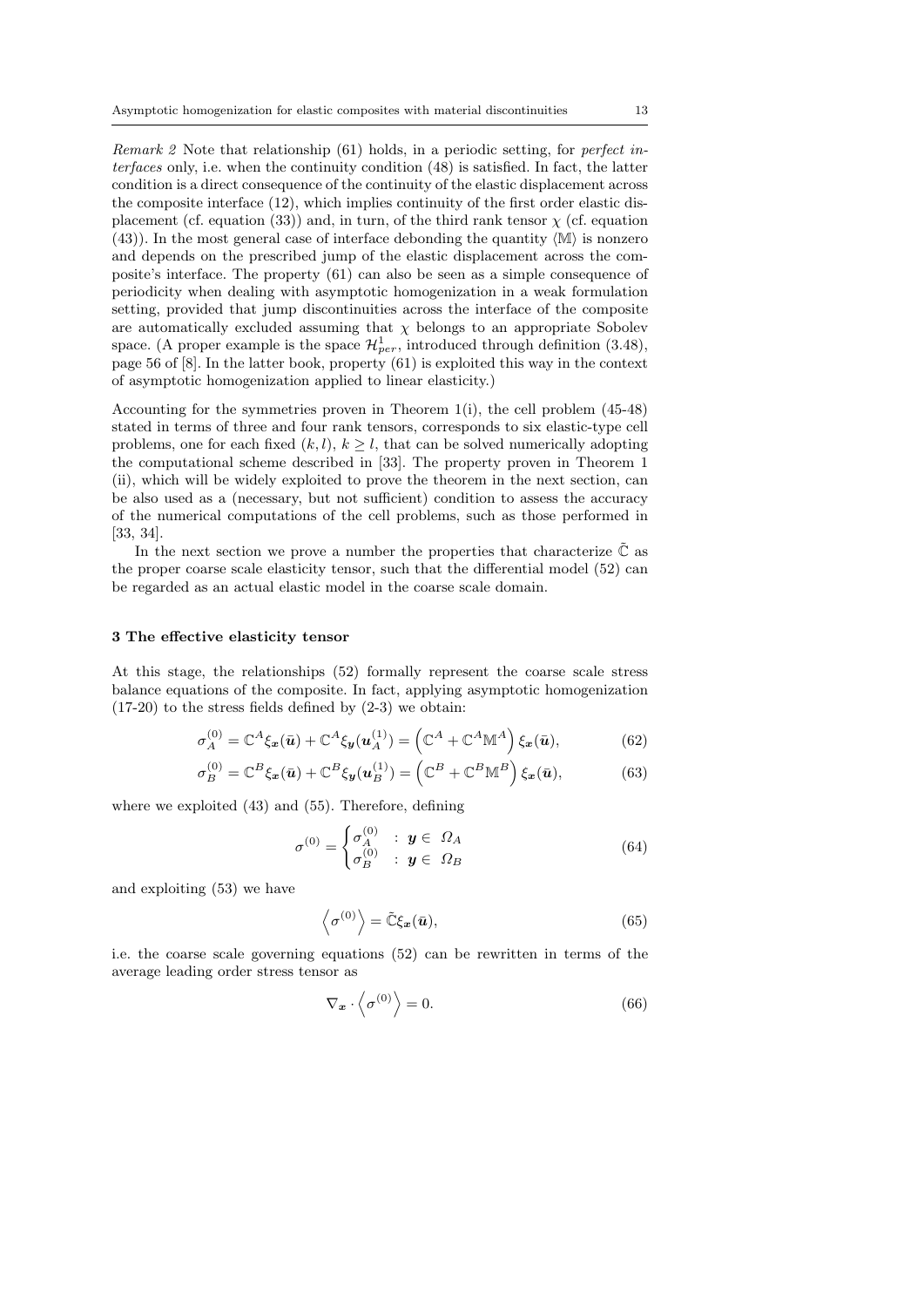Hence, the next step is to prove the properties that characterize  $\tilde{\mathbb{C}}$  as an effective elasticity tensor, namely minor and major symmetries and positive definiteness, such that (66) and in turn (52) can be considered as the actual coarse scale elastic model. The upper (Voigt) and lower (Reuss) bounds are also provided, and the proof of our main theorem (which includes all the aforementioned facts) merely exploits the interface conditions that characterize the cell problems, the properties of the auxiliary tensor M (i.e. Theorem 1) and those of the constituents  $\mathbb{C}^{A}$ ,  $\mathbb{C}^{B}$ . We do not enforce the equivalence between coarse scale and fine scale energies (Hill's condition) as this does not identically apply, as also remarked at the end of this section.

#### 3.1 Preliminaries and notation

We first introduce the following notation for the sake of convenience:

$$
\mathbb{C} = \begin{cases} \mathbb{C}^A & : \mathbf{y} \in \Omega_A \\ \mathbb{C}^B & : \mathbf{y} \in \Omega_B, \end{cases}
$$
 (67)

It is also useful to recall the definition of the transpose operator for fourth rank tensors, that is

**Definition 1** Let  $\mathbb{T}$  be a fourth rank tensor. The transpose of  $\mathbb{T}$ , denoted  $\mathbb{T}^T$ , is the unique fourth rank tensor which satisfies

$$
A \mathbb{T}B = B \mathbb{T}^T A \tag{68}
$$

for all second rank tensors  $A$ ,  $B$ . In particular, for any tensor  $\mathbb T$  with components  $T_{ijkl}$ ,  $i, j, k, l = 1, 2, 3$ , the componentwise representation of  $\mathbb{T}^T$  reads

$$
T_{klij},\tag{69}
$$

that is,  $\mathbb{T} = \mathbb{T}^T$  if and only if  $\mathbb{T}$  has major symmetry. Applying the componentwise representation (69) to two fourth order tensors  $\mathbb T$  and  $\mathbb S$ , we also obtain

$$
(\mathbb{TS})^T = \mathbb{S}^T \mathbb{T}^T. \tag{70}
$$

We further notice that, whenever  $T$  is major symmetric, then for every fourth rank tensor A we have

$$
\left(\mathbb{A}^T \mathbb{T} \mathbb{A}\right)^T = \left(\mathbb{A}^T \left(\mathbb{A}^T \mathbb{T}\right)^T\right) = \mathbb{A}^T \mathbb{T}^T \mathbb{A} = \mathbb{A}^T \mathbb{T} \mathbb{A},\tag{71}
$$

i.e.  $\mathbb{A}^T \mathbb{T} \mathbb{A}$  is also major symmetric.

We also recall the definition of positive (semi) definiteness (restricted to fourth rank minor symmetric tensors), that is

**Definition 2** A fourth rank minor symmetric tensor  $\mathbb{T}$  is called positive semidefinite if for any symmetric second rank tensor A,

$$
ATA \geq 0. \tag{72}
$$

A fourth rank minor symmetric tensor T is called positive definite if for any non zero symmetric second rank tensor A

$$
A \mathbb{T} A > 0. \tag{73}
$$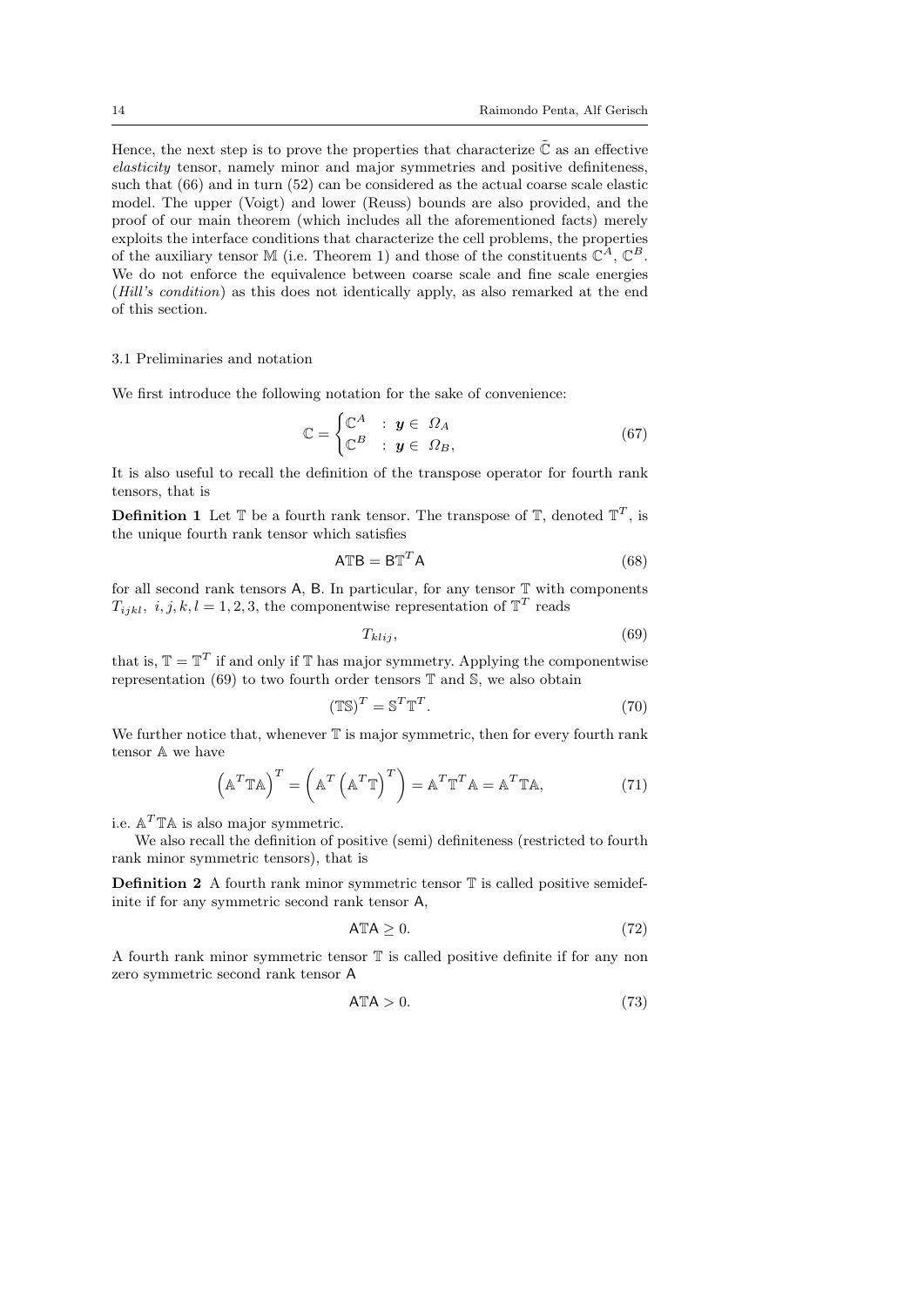In particular, we point out that positive definiteness of  $\mathbb T$  also implies the existence of a positive definite inverse  $T^{-1}$  which fulfills

$$
\mathbb{T}\mathbb{T}^{-1} = \mathbb{I},\tag{74}
$$

where  $\mathbb I$  denotes the fourth rank identity tensor satisfying

$$
\mathbb{I}\mathsf{A} = \mathsf{A} \tag{75}
$$

for every second rank tensor A.

We first prove the following

**Lemma 1** Let  $T$  be a positive definite fourth rank tensor with minor and major symmetries. Then, for all second rank tensors A and B, the following inequality holds:

$$
\frac{1}{2} \left( A \mathbb{T} A + B \mathbb{T}^{-1} B \right) \ge AB,
$$
\n(76)

where AB denotes the inner product between second rank tensors defined by

$$
AB = BA = A_{ij}B_{ij},\tag{77}
$$

where summation over repeated indices  $i, j$  is understood.

Proof We set

$$
G = A - T^{-1}B \tag{78}
$$

and compute

$$
\frac{1}{2} (ATA + BT^{-1}B) =
$$
\n
$$
= \frac{1}{2} [GTG + (T^{-1}B)T(T^{-1}B) + (T^{-1}B)TG + GT(T^{-1}B) + BT^{-1}B] = (79)
$$
\n
$$
= \frac{1}{2} (GTG + 2GB + 2BT^{-1}B) = \frac{1}{2} (GTG + 2AB),
$$

where we exploited major symmetry of  $\mathbb T$  to obtain  $(\mathbb T^{-1}B)\mathbb T G = \mathsf{GT}(\mathbb T^{-1}B) = \mathsf{GB}.$ Since  $T$  is positive definite

$$
\mathsf{GTG}\geq 0,
$$

thus  $(79)$  implies  $(76)$ .

#### 3.2 Properties of the effective elasticity tensor

We are now ready to state the theorem that fully characterizes  $\tilde{\mathbb{C}}$  as an effective elasticity tensor for the composite material. We first merely use the properties of (a) the auxiliary tensor M (proved in Theorem 1), (b) the constituents' elasticity tensor  $\mathbb{C}$ , and (c) the specific form of the cell problems (45-48) to show equivalent representation  $3$  of  $\tilde{\mathbb{C}}$  (point (i)), that are exploited to prove minor and major symmetries (point (ii)) and positive definiteness (point (iii)), thus recovering known facts (see, e.g., [8]). The points (iv) and (v) are entirely novel, and concern the Voigt and Reuss bounds.

<sup>&</sup>lt;sup>3</sup> The representation  $\tilde{C} = \langle (\mathbb{I} + \mathbb{M})^T \mathbb{C} (\mathbb{I} + \mathbb{M}) \rangle$  shown here can also be found, although proved using a different approach, in [8], page 198, proposition 10.12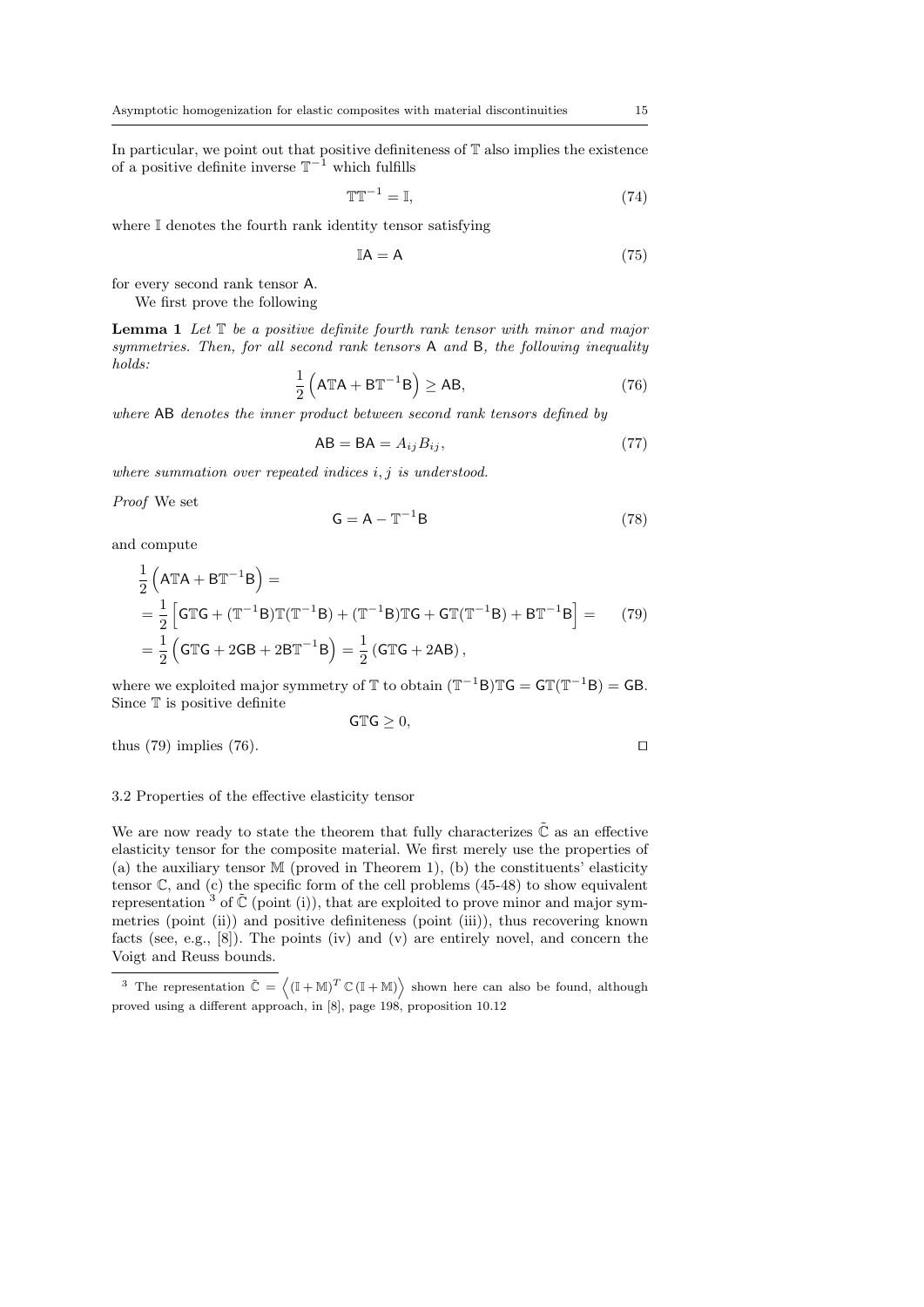**Theorem 2** (Properties of  $\tilde{C}$ ) Let us consider the fourth rank tensor  $\tilde{C}$  given by relationship (53). Then, the following facts hold:

(i)  $\tilde{C}$  has the following equivalent representations

$$
\tilde{\mathbb{C}} = \langle \mathbb{C} \rangle + \langle \mathbb{C} \mathbb{M} \rangle = \left\langle \left( \mathbb{I} + \mathbb{M} \right)^T \mathbb{C} \left( \mathbb{I} + \mathbb{M} \right) \right\rangle = \langle \mathbb{C} \rangle - \left\langle \mathbb{M}^T \mathbb{C} \mathbb{M} \right\rangle.
$$

- (ii)  $\tilde{C}$  possesses minor and major symmetries.
- (iii)  $\tilde{C}$  is positive definite.
- $(iv)$   $\langle \mathbb{C} \rangle \tilde{\mathbb{C}}$  is positive semidefinite.
- (v)  $\tilde{\mathbb{C}} \langle \mathbb{C}^{-1} \rangle^{-1}$  is positive semidefinite.
- *Proof* (i) We account for relationship  $(53)$ , such that, exploiting notation  $(67)$ and global integral average (25), we immediately obtain

$$
\tilde{\mathbb{C}} = \langle \mathbb{C} \rangle + \langle \mathbb{C} \mathbb{M} \rangle. \tag{80}
$$

We multiply equation (45) and equations (46) by  $\chi^A_{irs}$ ,  $\chi^B_{irs}$  and integrate over  $\Omega_A$ ,  $\Omega_B$ , respectively. Then, summing up the resulting equations and integrating by parts yields:

$$
\int_{\Omega_{A}} C_{ijpq}^{A} \xi_{pq}^{kl}(\chi^{A}) \xi_{ij}^{rs}(\chi^{A}) d\mathbf{y} + \sum_{\alpha=1}^{N} \int_{\Omega_{B}} C_{ijpq}^{B} \xi_{pq}^{kl}(\chi^{B}) \xi_{ij}^{rs}(\chi^{B}) d\mathbf{y} + \n+ \left[ \int_{\Gamma} C_{ijpq}^{B} \xi_{pq}^{kl}(\chi^{B}) \chi_{irs}^{B} n_{j} dS - \int_{\Gamma} C_{ijpq}^{A} \xi_{pq}^{kl}(\chi^{A}) \chi_{irs}^{A} n_{j} dS + \n+ \int_{\Gamma} C_{ijkl}^{B} \chi_{irs}^{B} n_{j} dS - \int_{\Gamma} C_{ijkl}^{A} \chi_{irs}^{A} n_{j} dS \right] + \n+ \int_{\Omega_{A}} C_{ijkl}^{A} \xi_{ij}^{rs}(\chi^{A}) d\mathbf{y} + \int_{\Omega_{B}} C_{ijkl}^{B} \xi_{ij}^{rs}(\chi^{B}) d\mathbf{y} = 0,
$$
\n(81)

where the contributions on  $\partial\Omega$  cancel due to y-periodicity and summation over repeated indices  $i, j, p, q$  is understood. Exploiting interface conditions (47-48), also the contributions over every interface  $\Gamma^{\alpha}$  in equation (81) cancel, such that, accounting for definitions (55), (56), (25), we obtain

$$
\left\langle \mathbb{M}^T \mathbb{C} \mathbb{M} \right\rangle + \left\langle \mathbb{M}^T \mathbb{C} \right\rangle = 0, \tag{82}
$$

thus, summing (82) to (80) yields

$$
\tilde{\mathbb{C}} = \left\langle \left( \mathbb{I} + \mathbb{M} \right)^T \mathbb{C} \left( \mathbb{I} + \mathbb{M} \right) \right\rangle. \tag{83}
$$

Finally, exploiting major symmetry of C, and property (71), we deduce that  $M<sup>T</sup>CM$  and hence also  $\langle M<sup>T</sup>CM \rangle$  is major symmetric. Accounting for relationship (82),  $\langle M^T \mathbb{C} \rangle$  is then major symmetric and

$$
\langle \mathbb{M}^T \mathbb{C} \rangle = \langle \mathbb{M}^T \mathbb{C} \rangle^T = \langle (\mathbb{M}^T \mathbb{C})^T \rangle = \langle \mathbb{C}^T \mathbb{M} \rangle = \langle \mathbb{CM} \rangle.
$$
 (84)

Thus, according to (82) and (84)

$$
\langle \mathbb{CM} \rangle = - \left\langle \mathbb{M}^T \mathbb{CM} \right\rangle, \tag{85}
$$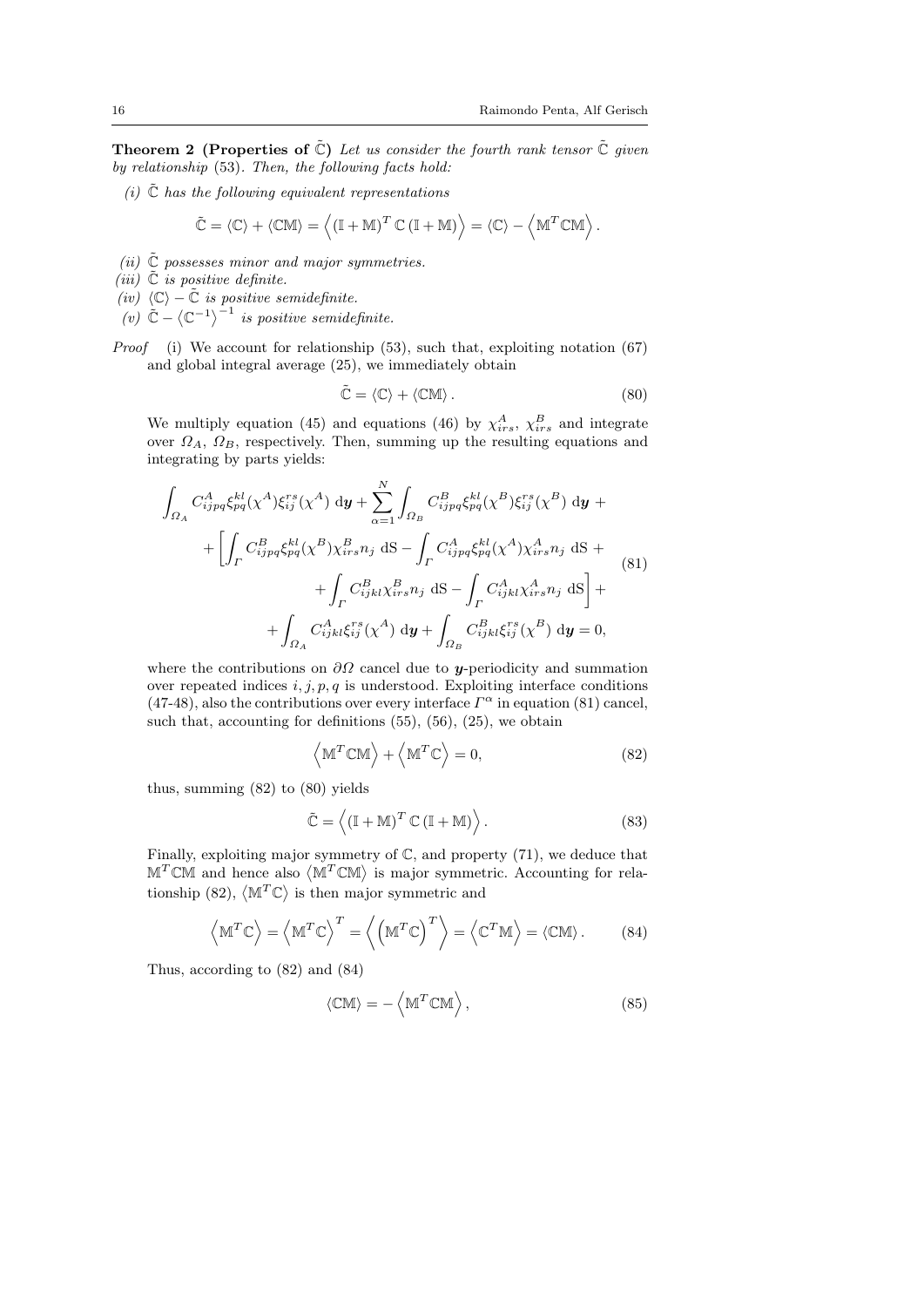that is, enforcing representation (80)

$$
\tilde{\mathbb{C}} = \langle \mathbb{C} \rangle - \left\langle \mathbb{M}^T \mathbb{C} \mathbb{M} \right\rangle, \tag{86}
$$

such that  $\tilde{\mathbb{C}}$  possesses the three representations (80), (83) and (86).

- (ii) Since  $\mathbb C$  is major symmetric, then exploiting representation (83),  $\mathbb C$  is major symmetric via property (71). In order to prove minor symmetries, exploiting representation (80), we only need to prove that  $\langle CM \rangle$  possesses minor symmetries. This is the case because CM is both left and right minor symmetric due to left minor symmetry of  $\mathbb C$  and right minor symmetry of  $\mathbb M$ , respectively.
- (iii) Accounting for positive definiteness of  $\mathbb C$  and representation (83) we have, for every y-constant, second rank symmetric tensor A:

$$
A(\tilde{\mathbb{C}}A) = \langle B(\mathbb{C}B) \rangle \ge 0, \tag{87}
$$

where we set

$$
B = (I + M)A.
$$
 (88)

It follows that  $A(\tilde{C}A) = 0$  if and only if  $B = 0$ . To prove positive definiteness of  $\tilde{\mathbb{C}}$ , we therefore only need to prove that

$$
B = 0 \Leftrightarrow A = 0. \tag{89}
$$

Obviously,  $A = 0$  implies  $B = 0$ . Let us then assume  $B = (\mathbb{I} + \mathbb{M})A = 0$ , then, enforcing (61) we have

$$
0 = \langle (\mathbb{I} + \mathbb{M}) \rangle \mathsf{A} = \mathsf{A},\tag{90}
$$

which completes the proof of statement (iii).

(iv) Given a y-constant second rank symmetric tensor A, we set

 $D = MA$ .

Exploiting representation (86) yields

$$
A(\langle \mathbb{C} \rangle - \tilde{\mathbb{C}})A = \langle A(M^T \mathbb{C} \mathbb{M})A \rangle = \langle D \mathbb{C} D \rangle \ge 0,
$$
\n(91)

where we enforced positive definiteness of the elasticity tensor C on the right hand side.

(v) We choose a y-constant symmetric second rank  $D$ , such that, by means of (83), we obtain

$$
\frac{1}{2}\mathsf{D}\tilde{\mathbb{C}}\mathsf{D} = \frac{1}{2}\left\langle (\mathbb{M}\mathsf{D} + \mathsf{D})\mathbb{C}(\mathbb{M}\mathsf{D} + \mathsf{D})\right\rangle. \tag{92}
$$

We apply inequality (76) to the right hand side of (92) exploiting the following identifications

$$
\mathbb{T} = \mathbb{C}; \quad \mathsf{A} = \mathbb{M}\mathsf{D} + \mathsf{D}; \quad \mathsf{B} = \tilde{\mathbb{C}}\mathsf{D} \tag{93}
$$

such that

$$
\frac{1}{2}\mathsf{D}\tilde{\mathsf{C}}\mathsf{D} \ge \left\langle (\mathbb{M}\mathsf{D} + \mathsf{D})\tilde{\mathsf{C}}\mathsf{D} \right\rangle - \frac{1}{2}\left\langle \mathsf{B}\mathbb{C}^{-1}\mathsf{B} \right\rangle \tag{94}
$$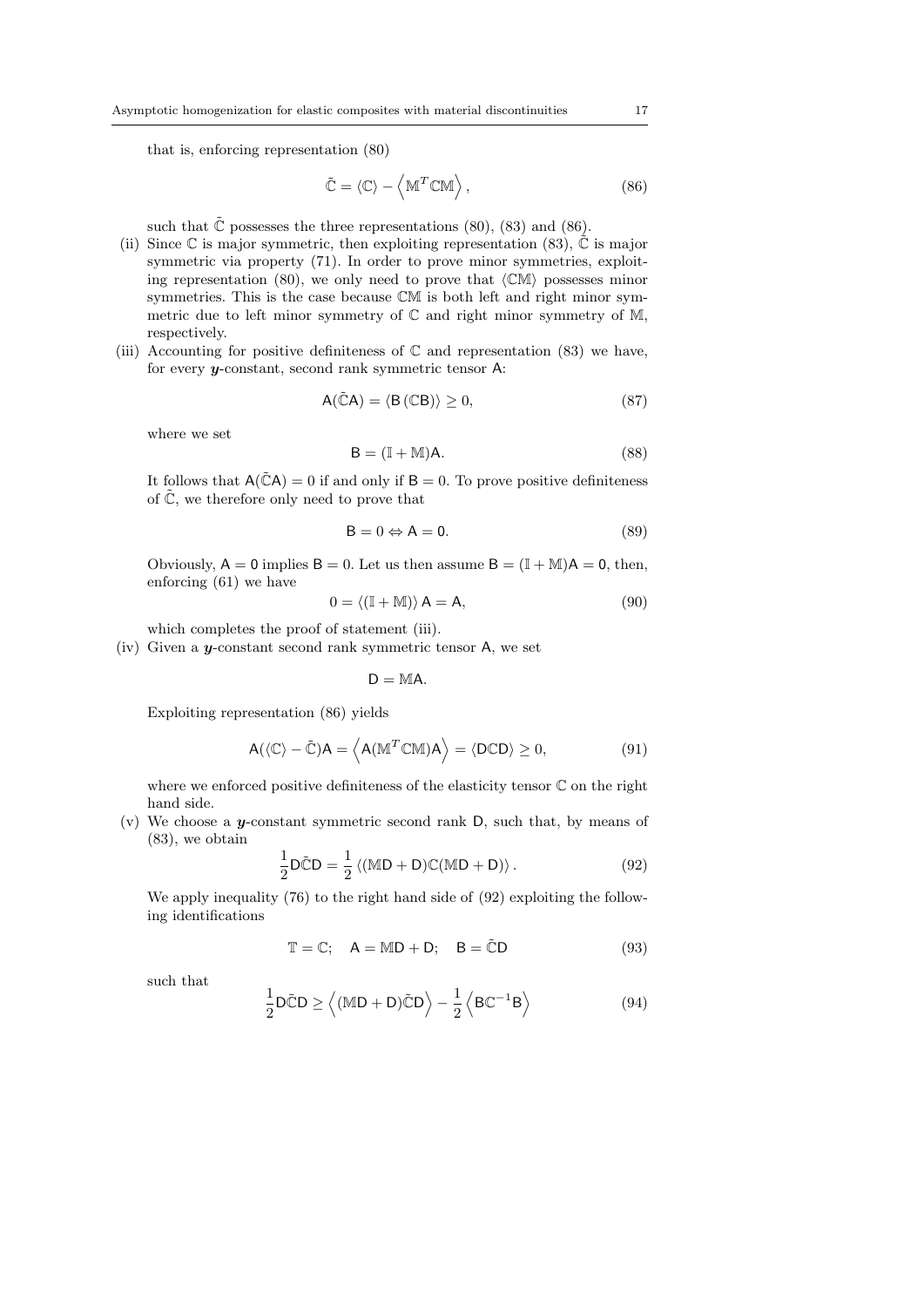Since  $\tilde{\mathbb{C}}$  and D are *y*-constant, exploiting (61) yields

$$
\langle (\mathbb{M} \mathsf{D} + \mathsf{D}) \tilde{\mathbb{C}} \mathsf{D} \rangle = \mathsf{D} \tilde{\mathbb{C}} \mathsf{D},\tag{95}
$$

thus substituting (95) in (94), and rearranging terms we obtain

$$
\tilde{DCD} = B\tilde{C}^{-1}B \le B\left\langle C^{-1} \right\rangle B \tag{96}
$$

or, equivalently

$$
B\left(\tilde{C} - \left\langle C^{-1} \right\rangle^{-1}\right) B \ge 0, \tag{97}
$$

which proves positive semidefiniteness of  $\tilde{C} - \langle C^{-1} \rangle^{-1}$  as D was arbitrarily chosen and hence B is also an arbitrary symmetric second rank tensor, due to the positive definiteness and symmetric properties of  $\tilde{\mathbb{C}}$ .

Theorem 2 demonstrates that the homogenized tensor  $\tilde{C}$  arising in the effective balance equations (52) satisfies the standard symmetries and positive definiteness property which characterize an actual elasticity tensor. The coarse scale elastic energy density reads

$$
W(\xi_x(\bar{\boldsymbol{u}})) = \frac{1}{2}\xi_x(\bar{\boldsymbol{u}})\tilde{\mathbb{C}}\xi_x(\bar{\boldsymbol{u}}) \ge 0.
$$
 (98)

and the problem (52) can now be regarded as the coarse scale elastic problem.

*Remark 3* Note that, according to Theorem 2, the effective  $\tilde{C}$  is equipped with the so called Voigt (upper) and Reuss (lower) bounds provided by the arithmetic and geometric averages  $\langle \mathbb{C} \rangle$  and  $\langle \mathbb{C}^{-1} \rangle^{-1}$ , respectively. As we remarked in the introduction, these bounds can be proved to characterize any elasticity tensor  $\mathbb{C}^*$ defined on a volume element  $\Omega_R$  by the relationship:

$$
\langle \sigma \rangle_R = \mathbb{C}^* \left\langle \xi \right\rangle_R,\tag{99}
$$

provided that the so called Hill's condition (see, e.g. [16]) is satisfied, that is

$$
\left\langle \sigma \right\rangle_R \left\langle \xi \right\rangle_R = \left\langle \sigma \xi \right\rangle_R,\tag{100}
$$

i.e. the coarse scale energy equals the average of the fine scale energy. Here,  $\sigma$  and  $\xi$  denote the stress and strain of the material and the integral average is performed over the representative volume element  $\Omega_R$  (see, e.g [44]). In our context, relationships of the type (99-100) hold for leading order quantities only (when considering equation (65)), therefore Hill's condition is not identically satisfied. In general, when dealing with asymptotic homogenization for multiphase elastic composites, it is necessary to exploit the cell problems properties directly, using either a direct approach (as in the current work) or by means of a variational setting (as in [25], where several of the above properties are proved, in contrast to the work here, assuming continuity of the elastic properties at the composite interface).

In the next section we perform a numerical test to show the qualitative and quantitative profile of the elastic Young's and shear moduli, as well as the Poisson's ratio, obtained applying asymptotic homogenization to a single cubic inclusion problem.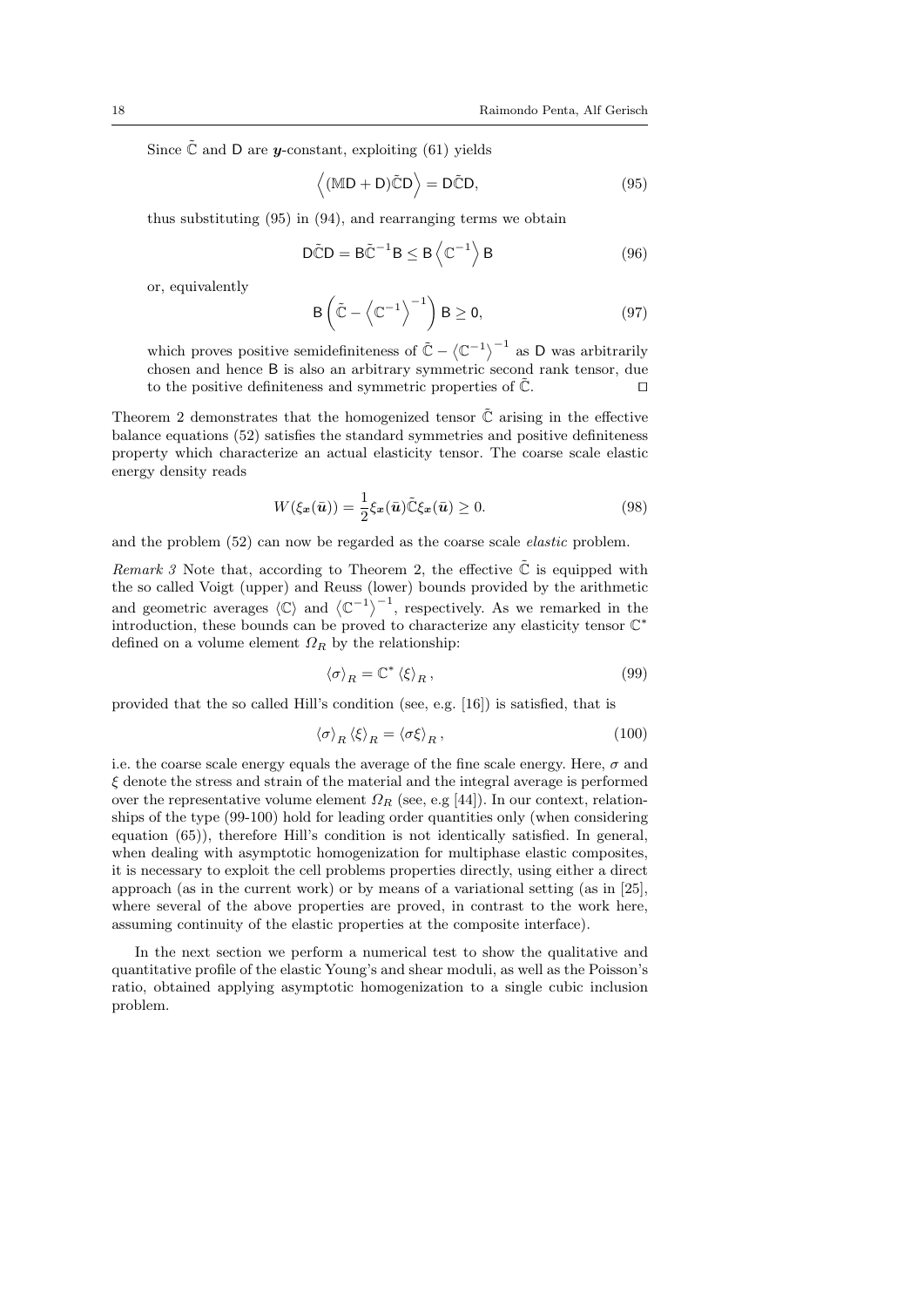#### 4 Numerical tests

In this section we compute the effective elasticity tensor that is obtained applying asymptotic homogenization to a linear elastic composite made of identical cubic inclusion. We numerically solve the elastic-type cell problems (45-48) to compute the auxiliary tensors  $\mathbb{M}^A$  and  $\mathbb{M}^B$  defined in (55) and the effective elasticity tensor  $\tilde{\mathbb{C}}$  by means of (53). We perform the three dimensional numerical simulations via the finite element software COMSOL Multiphysics and exploit the same computational setting described in detail in [33], in particular assuming a linear elastic isotropic and uniform behavior of both the matrix and the inclusion phases. The Young's moduli and Poisson's ratios, denoted by  $E_A$ ,  $E_B$  and  $\nu_A$ ,  $\nu_B$ , respectively, are consistent to those exploited in [33]; they refer to the realistic scenario reported in [42], so that, identifying our matrix  $\Omega_A$  and our inclusion  $\Omega_B$  with the collagen matrix and the (hydroxyapatite) mineral inclusion in the bone, we have

$$
E_A = 5 \text{[GPa]}; \ \nu_A = 0.3; \ E_B = 110 \text{[GPa]}; \ \nu_B = 0.28. \tag{101}
$$

The considered geometry possesses three orthogonal planes of symmetry and is invariant with respect to permutation of the three orthogonal axis (see, e.g., [40]). Hence, adopting (from now on) the Voigt notation (see e.g. [9]) the elasticity tensor  $\mathbb C$  is represented by a  $6 \times 6$  symmetric matrix equipped with *cubic* symmetry (see, e.g. [11]), namely

$$
\tilde{\mathbb{C}} = \begin{bmatrix}\n\tilde{C}_{11} & \tilde{C}_{12} & \tilde{C}_{12} & 0 & 0 & 0 \\
\tilde{C}_{12} & \tilde{C}_{11} & \tilde{C}_{12} & 0 & 0 & 0 \\
\tilde{C}_{12} & \tilde{C}_{12} & \tilde{C}_{11} & 0 & 0 & 0 \\
0 & 0 & 0 & \tilde{C}_{44} & 0 & 0 \\
0 & 0 & 0 & 0 & \tilde{C}_{44} & 0 \\
0 & 0 & 0 & 0 & 0 & \tilde{C}_{44}\n\end{bmatrix},
$$
\n(102)

that is, three independent elastic parameters fully specify the elastic behavior of the composite. In particular, the homogenized Young's modulus  $E_H$ , shear modulus  $\mu_H$  and Poisson's ratio  $\nu_H$  read (see, e.g.[4]):

$$
E_H = \tilde{C}_{11} - \frac{2\tilde{C}_{12}^2}{\tilde{C}_{11} + \tilde{C}_{12}}; \quad \nu_H = \frac{\tilde{C}_{12}}{\tilde{C}_{11} + \tilde{C}_{12}}; \quad \mu_H = \tilde{C}_{44}.
$$
 (103)

Next, we present a parametric study by varying the volume fraction of the inclusion

$$
\phi_m = \frac{|\Omega_B|}{|\Omega|}.\tag{104}
$$

We present the results in terms of the Young's modulus  $E_H$ , Poisson's ratio  $\nu_H$ , shear modulus  $\mu$ <sub>H</sub>, and quantifying the deviation of the results from a purely isotropic elastic material for

$$
0 < \phi_m < 1,
$$

approaching 100% volume fraction at a resolution of 1%.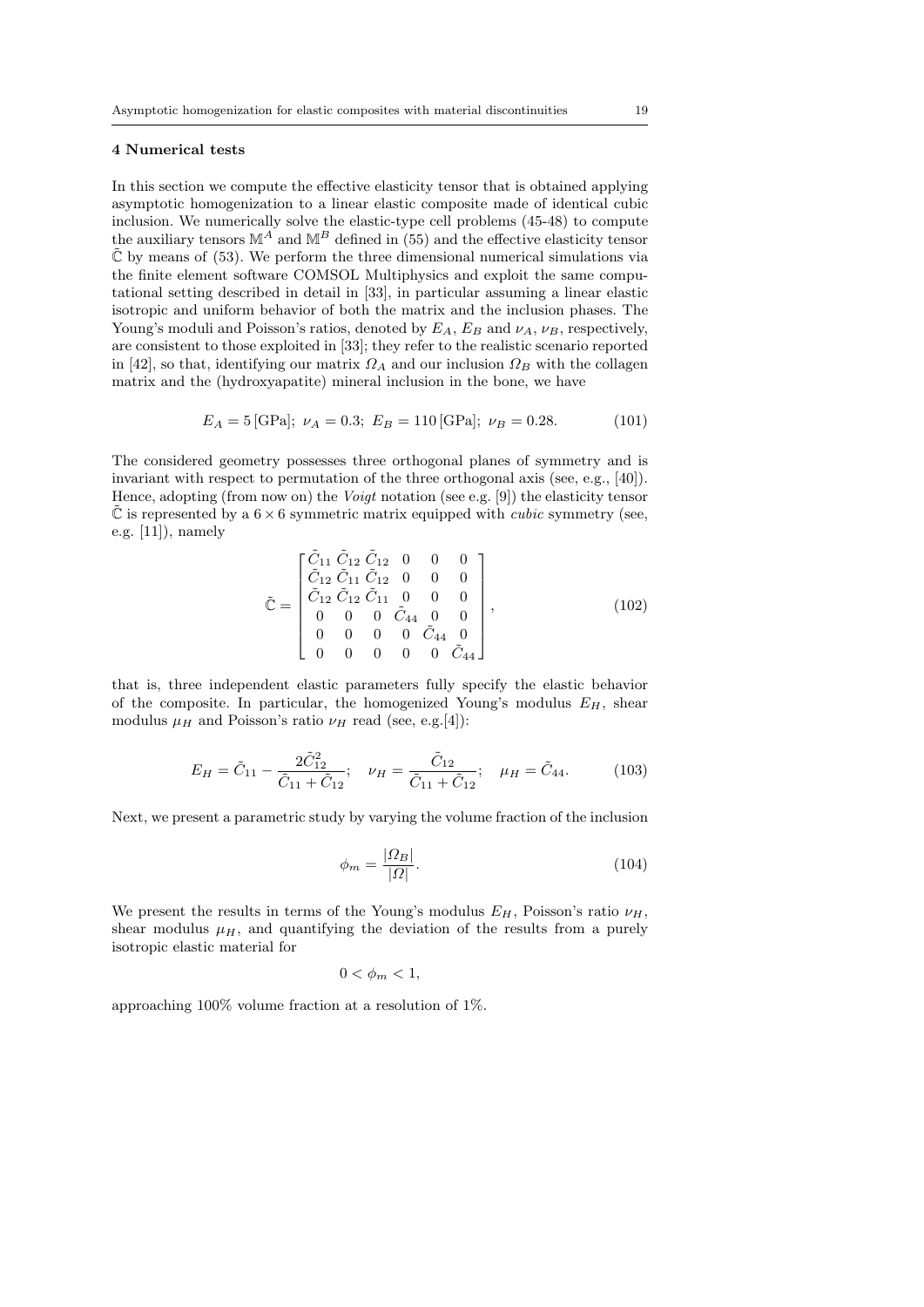#### 4.1 Young's and shear elastic moduli

The Young's and shear moduli versus the inclusion volume fraction  $\phi_m$  are reported in Figures 2 and 3, respectively. The elastic moduli are both bounded by their Reuss and Voigt counterparts. This is intuitive, as the bounds proven in Section 3 can be interpreted as energetic bounds and hold for any kind of specific deformation, including those induced by uniaxial and shear loading, represented by the Young's and shear moduli. This argument can be proven applying the Reuss and Voigt bounds and positive definiteness presented in Section 3 to suitable linear combinations of the constant strains A (in Voigt notation):



Fig. 2 The asymptotic homogenization Young's modulus  $E_H$ , together with the corresponding Voigt and Reuss Young's moduli, is shown as a function of the single cubic inclusion volume fraction  $\phi_m$ .

$$
\begin{pmatrix} 1 \\ 0 \\ 0 \\ 0 \\ 0 \\ 0 \end{pmatrix}, \begin{pmatrix} 0 \\ 1 \\ 0 \\ 0 \\ 0 \\ 0 \end{pmatrix}, \begin{pmatrix} 0 \\ 0 \\ 0 \\ 1 \\ 0 \\ 0 \end{pmatrix}
$$
(105)

leading, for instance, to the following bounds

$$
0 < C_{11}^R < \tilde{C}_{11} < C_{11}^V,\tag{106}
$$

$$
0 < C_{11}^R + C_{12}^R < \tilde{C}_{11} + \tilde{C}_{12} < C_{11}^V + C_{12}^V,\tag{107}
$$

and

$$
0 < C_{44}^R < \tilde{C}_{44} < C_{44}^V,\tag{108}
$$

respectively. Relationships of the kind (106-107) and (108), when applied to definitions (103), finally lead the Voigt and Reuss bounds for the Young's and shear moduli

$$
E_R < E_H < E_V, \quad \mu_R < \mu_H < \mu_V,\tag{109}
$$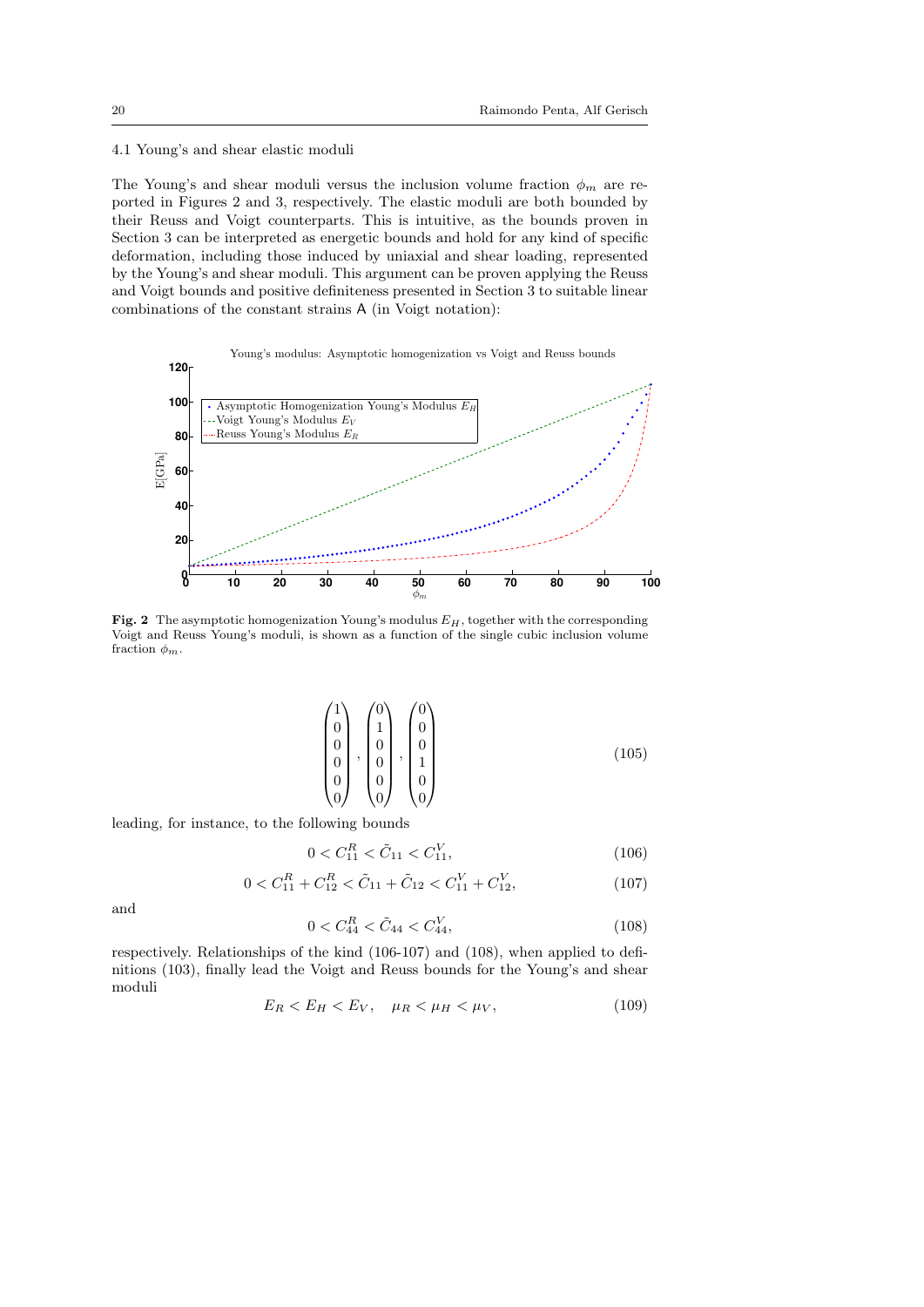

Shear modulus: Asymptotic homogenization vs Voigt and Reuss bounds

Fig. 3 The asymptotic homogenization shear modulus  $\mu$ <sub>H</sub>, together with the corresponding Voigt and Reuss shear moduli, is shown as a function of the single cubic inclusion volume fraction  $\phi_m$ .

respectively. Our numerical results show for the first time the asymptotic homogenization profile of the Young's and shear moduli for inclusions volume fraction approaching 100%. Although the results hold for a particular geometrical setting, we believe that this study can be used as a first step towards the optimal design of artificial composite materials. The presence of a surrounding soft matrix greatly inhibits the overall material stiffness and we predict that composite remains relatively compliant also for high inclusions volume fraction. This feature (which is also in qualitative agreement with the results obtained via average field techniques, see our computational study [33] for a detailed comparison) can be exploited to obtain composite materials compliant with respect to uniaxial and shear loadings, nonetheless being primarily made of a dramatically stiffer material, which might be useful to maximize other physical properties (such as thermal conductivity and corrosion resistance, etc.).

#### 4.2 Poisson's ratio

The homogenized Poisson's ratio  $\nu_H$  versus the inclusion volume fraction  $\phi_m$  is shown in Figure 4. The Poisson's ratio does not represent a particular deformation, rather, it is physically defined as the opposite of the ratio of transverse to uniaxial strain, i.e., it is related to the transverse compression of the material at fixed uniaxial loading. Therefore, no bounds apply in this case, and its value can be dramatically lower than that of the individual constituents. This effect can be explained observing that the inclusions within the composite represent a stiff core which inhibits compression in the transverse direction upon uniaxial loading. This peculiar behavior is also captured by Eshelby based technique (although quantitative smaller, see [33]) and RVE techniques, see the computational study reported in [38] for sphere reinforced composites.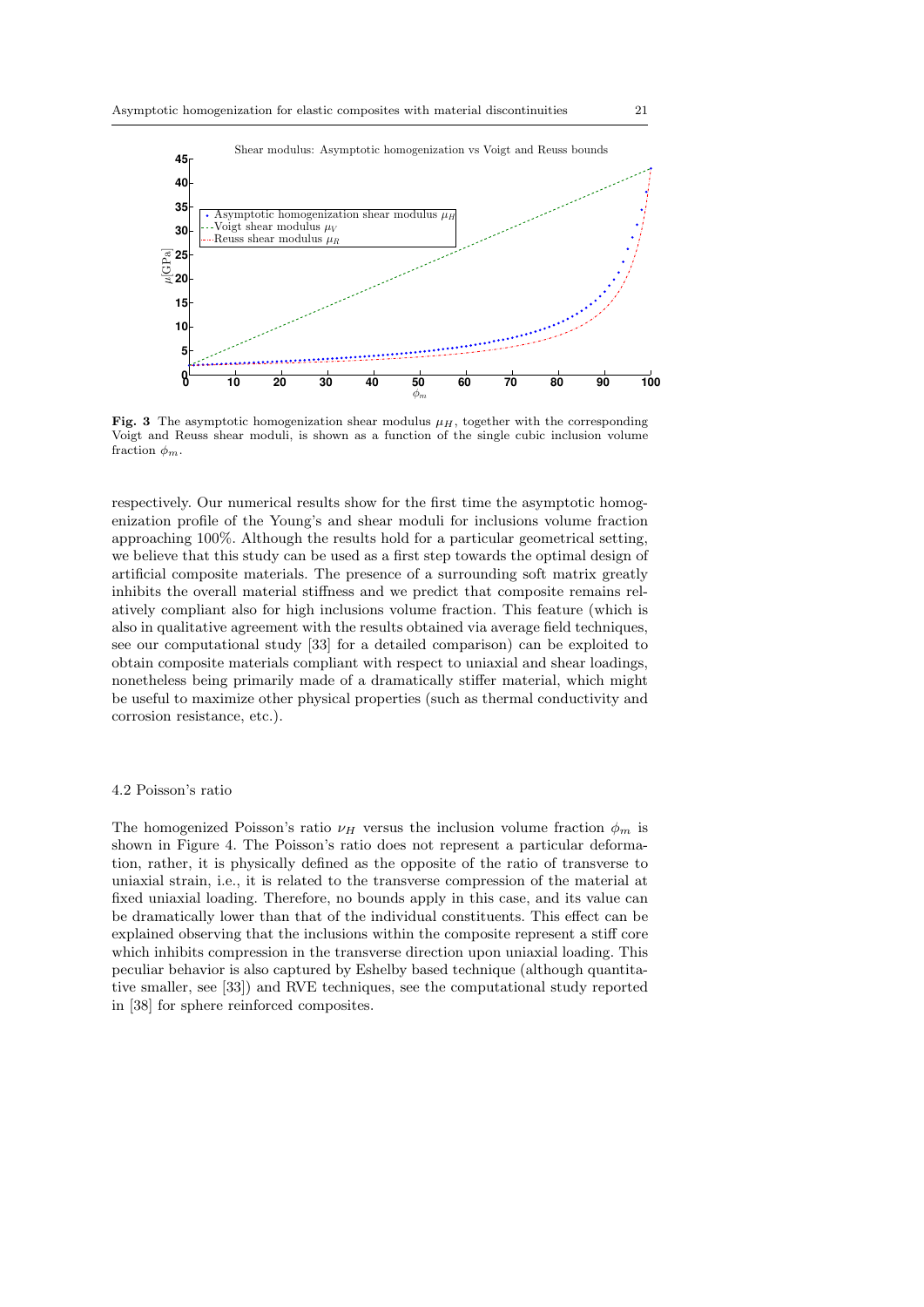

Fig. 4 The asymptotic homogenization Poisson's ratio  $\nu_H$ , together with the corresponding Voigt and Reuss Poisson's ratios, is shown as a function of the single cubic inclusion volume fraction  $\phi_m$ .

#### 4.3 Deviation from isotropy

The obtained material is anisotropic and cubic symmetric, and the deviation from isotropy can be quantified defining a function DEV as follows:

$$
DEV = \tilde{C}_{11} - (\tilde{C}_{12} + 2\tilde{C}_{44}).
$$
\n(110)



Fig. 5 The deviation from isotropy is shown as a function of the inclusion volume fraction  $\phi_m$  for a single cubic inclusion in a cubic cell.

Whenever  $DEV = 0$ , relationships (103) turn into the classical definition of the Young's modulus and Poisson's ratio in terms of the shear modulus  $\mu_H$  and Lamé constant  $\lambda_H$ , i.e.

$$
E_H = \frac{\mu_H (3\lambda_H + 2\mu_H)}{\lambda_H + \mu_H}; \quad \nu_H = \frac{\lambda_H}{2(\lambda_H + 2\mu_H)},\tag{111}
$$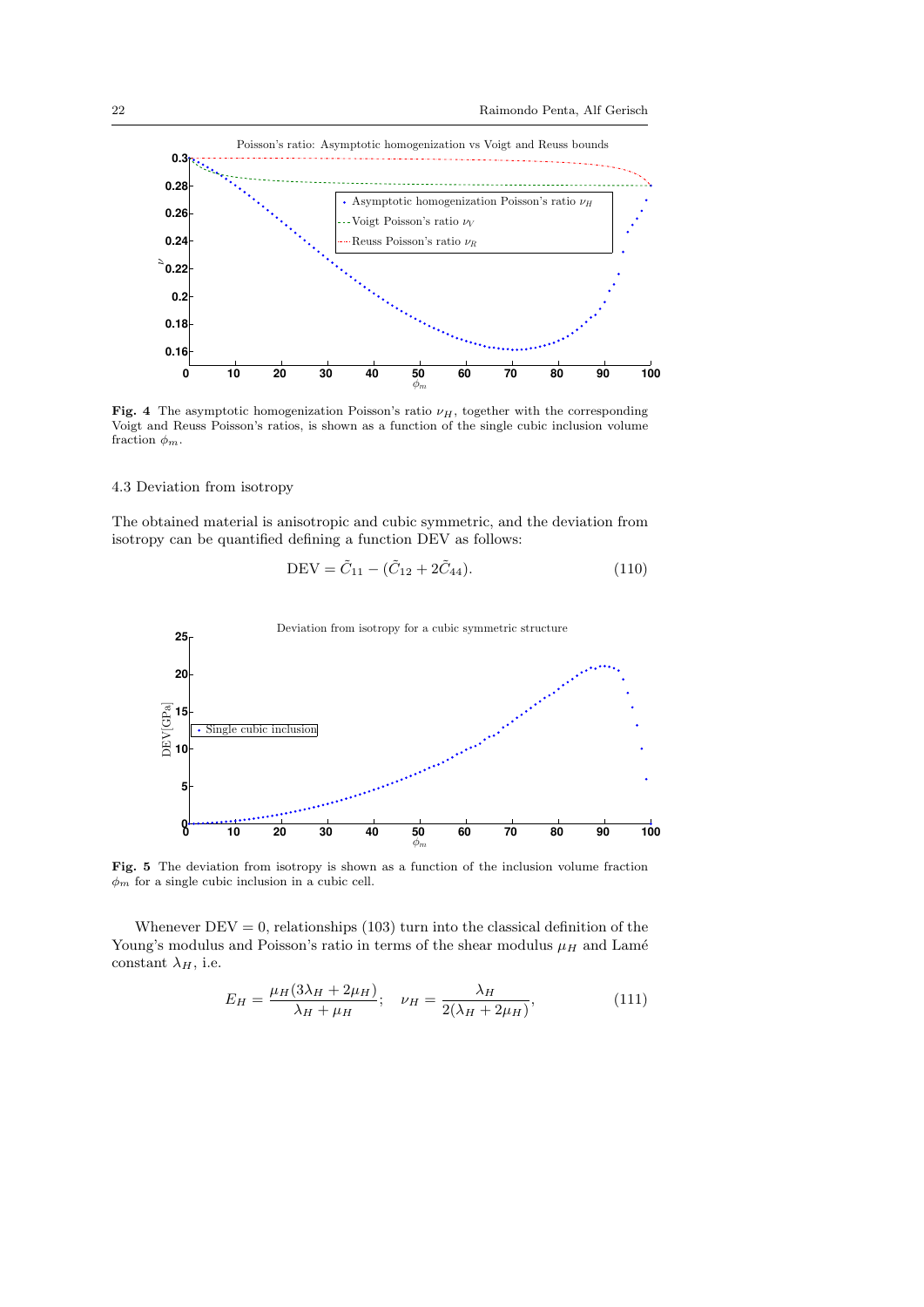where  $C_{12}$  is identified with  $\lambda_H$  in the case of isotropy. The nonlinear profile of the deviation from isotropy is shown in Figure 5. Although the individual constituents are isotropic, we obtain an anisotropic, cubic symmetric elasticity tensor. This effect is not merely related to the particular geometrical setting we investigated, rather, it accounts for the prescribed structural arrangement of the inclusions within the matrix. In fact, as highlighted in [33], a cubic symmetric structure is obtained also for spherical inclusions, and the anisotropy that arises from asymptotic homogenization of isotropic constituents is, unlike Eshelby based techniques, not only related to the inclusions aspect ratios.

#### 5 Concluding remarks

We have started from a revisited asymptotic homogenization model for linear elastic composites with discontinuous material properties. Our formulation explicitly highlights how the discontinuity in the individual constituents' elastic coefficients plays a role in the computation of the effective elasticity tensor. The jump in the elastic coefficients across the interface between the matrix and the inclusion translates into stress discontinuity interface conditions in the relevant cell problems. The latter play, in turn, a major role in determining the effective elasticity tensor. The properties reported in Theorem 1 have been exploited to prove our major results concerning the characterization of the fourth rank operator obtained via asymptotic homogenization as the effective elasticity tensor, as reported in Section 3. We have proven every property which characterize an elasticity tensor for material composites, that is, major and minor symmetries, positive definiteness, and the energetic lower (Reuss) and upper (Voigt) bounds. We have carried out the proof without considering the periodic cell as an RVE, as it does not fulfill the Hill's condition (the average fine scale energy is not identically equal to the coarse scale energy). We have finally shown a numerical test solving the cell problems for a stiff single cubic inclusion embedded in a softer matrix. We have varied the inclusion volume fraction and presented the results in terms of Young modulus, shear modulus, Poisson's ratio, and deviation from isotropy. We have provided quantitative insights towards the application of asymptotic homogenization for the study of real material composites, complementing the computational analysis reported in [33] on the potential of the technique, and for its application for the optimized design of artificial composites.

The coarse scale model for elastic composites is open to improvement towards a better understanding of real, imperfect, and non periodic elastic composites. We comment on these aspects below.

Our major results reported in Section 3 are only valid whenever Theorem 2 holds, the latter requiring, in turn, perfect interface bonding. In fact, continuity of displacements across the interface translates into a corresponding continuity of the auxiliary displacements in the cell problems, which represents a necessary interface condition to prove that the cell average of the solutions gradient vanishes (see Theorem 1). The present model could be significantly extended to include imperfect interfaces (interface debonding), as done for Eshelby based techniques in [35]. The theoretical framework we have developed can be adapted to prove novel bounds (that will in general differ from the standard Voigt and Reuss bounds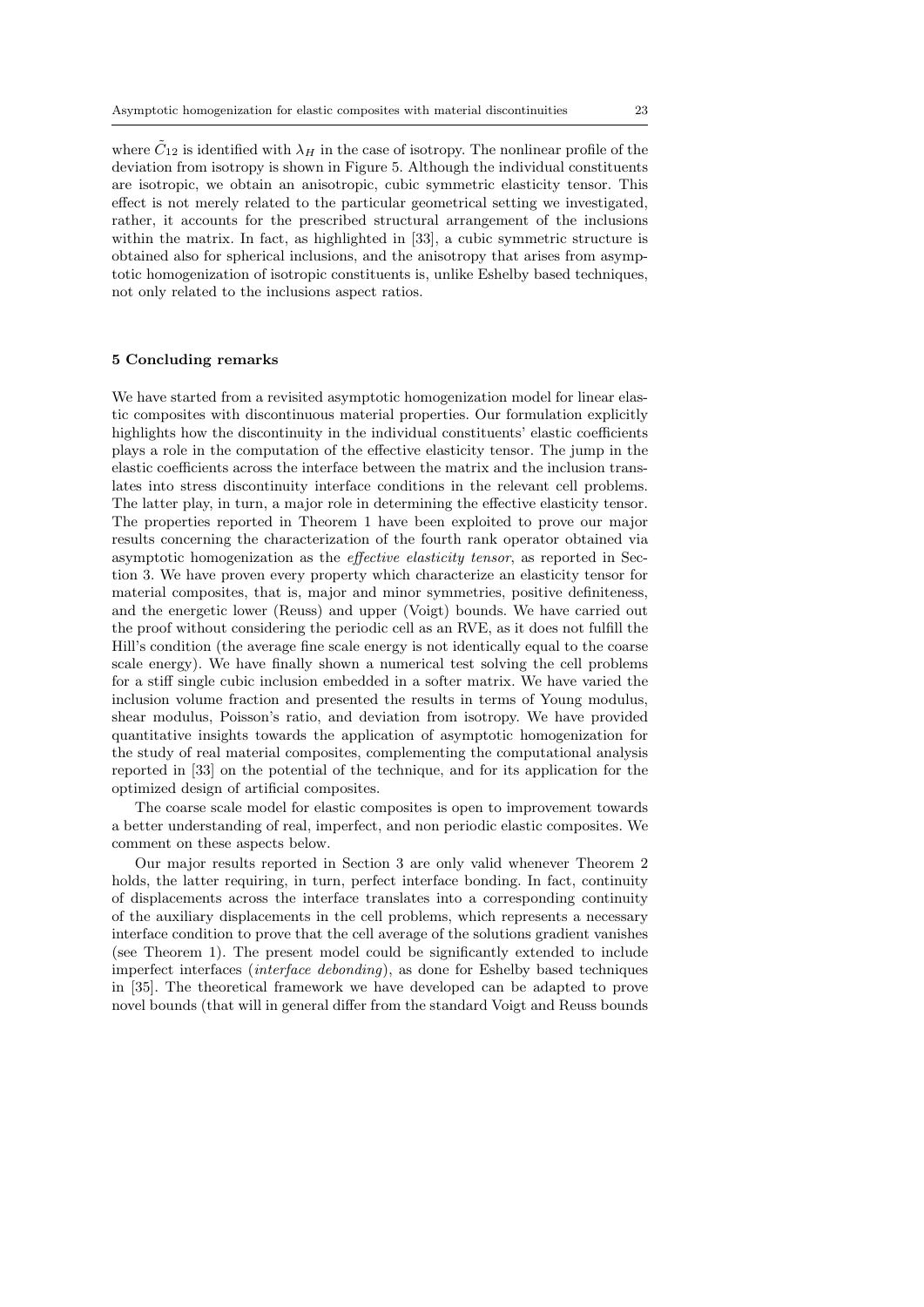proven here) for the effective elastic constants as a function of the specific interface debonding prescription dictated by the actual physical system at hand.

Periodicity of the fine scale geometry is typically assumed when deriving coarse scale models via asymptotic homogenization. Note that this assumption is not strictly necessary to formally derive the coarse scale model as such (see for example the classical derivation of poroelasticity equations carried out in [6] assuming local boundedness only). However, the representative periodic cell enables us to retain fine scale information on the coarse scale, without resolving every geometrical detail of the composite, which is indeed the primary goal of this approach. Following the approach recently developed in [31, 32], it is also possible to generalize the current formulation to non macroscopically uniform media, i.e. retaining fine scale periodicity and allowing for coarse scale variations of the fine scale structure. In this case, the solution of a different cell problem at every coarse scale point would be required, thus greatly affecting the computational cost. High performance parallel computing would be then necessary to solve the cell problems via independent instances, thus reducing the global computational time. In [5, 10], it is also shown how to bypass this issue for specific geometrical setting (including, for example, a collection of spherical obstacles) in the context of advection-diffusion and porous media flow problems.

Finally, although this paper focuses mostly on theoretical aspects, its natural development resides in the application to realistic experimental scenarios (such as musculoskeletal mineralized tissues) and in the optimal design of artificial composite materials. Our results confirm that the computational procedure adopted in [33] has a robust theoretical foundation. Computations based on real composite geometries will allow model validation through comparison against experimental data, and the provided information concerning the mechanical behavior of a periodic composite can be exploited for the optimal design of artificial materials and to explain relevant physiological phenomena, as done for example in [34] in the context of aged bone.

#### Acknowledgements

This work was supported by the DFG priority program SPP1420, project GE 1894/3 and RA 1380/7, Multiscale structure-functional modeling of musculoskeletal mineralized tissues, PIs Alf Gerisch and Kay Raum. We acknowledge Eli Duenisch for programming support. We are indebted to Alfio Grillo and Sara Tiburtius for insightful discussions and hints about the content of this work.

#### References

- 1. Allaire, G.: Homogenization and two-scale convergence. SIAM Journal on Mathematical Analysis 23(6), 1482–1518 (1992)
- 2. Auriault, J.L., Boutin, C., Geindreau, C.: Homogenization of coupled phenomena in heterogenous media, vol. 149. John Wiley & Sons (2010)
- 3. Bakhvalov, N., Panasenko, G.: Homogenisation averaging processes in periodic media. Springer (1989)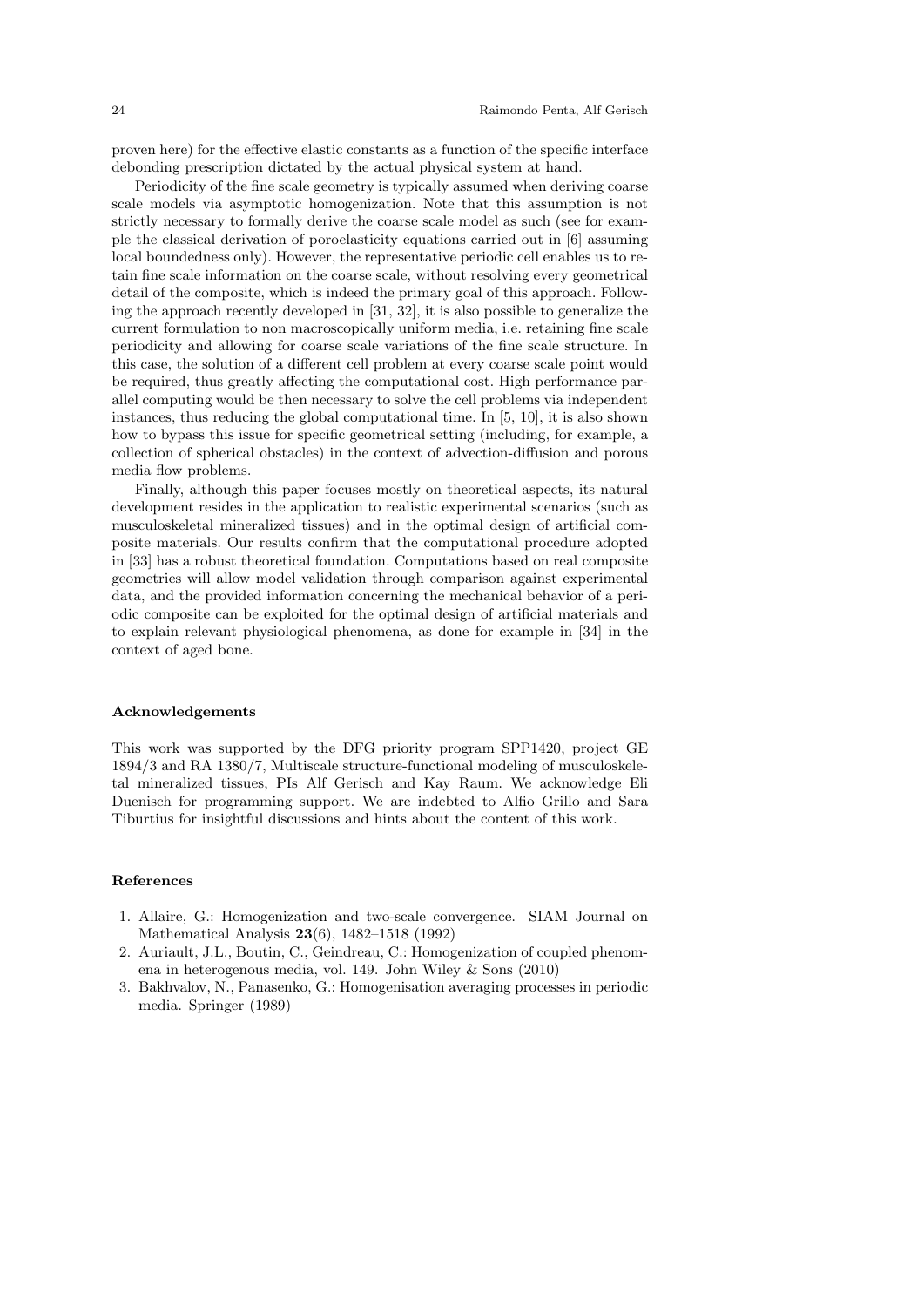- 4. Boresi, A.P., Chong, K., Lee, J.D.: Elasticity in engineering mechanics. John Wiley & Sons (2010)
- 5. Bruna, M., Chapman, S.J.: Diffusion in spatial varying porous media. SIAM Journal on Applied Mathematics 75(4), 1648–1674 (2015)
- 6. Burridge, R., Keller, J.: Poroelasticity equations derived from microstructure. Journal of acoustical society of America 70, 1140–1146 (1981)
- 7. Cherkaev, A., Kohn, R.: Topics in the mathematical modelling of composite materials. Springer (1997)
- 8. Cioranescu, D., Donato, P.: An Introduction to Homogenization. Oxford University Press (1999)
- 9. Constantinescu, A., Korsunsky, A.: Elasticity with Mathematica: An Introduction to Continuum Mechanics and Linear Elasticity. Cambridge University Press (2007)
- 10. Dalwadi, M.P., Griffiths, I.M., Bruna, M.: Understanding how porosity gradients can make a better filter using homogenization theory. In: Proc. R. Soc. A, vol. 471, p. 20150464. The Royal Society (2015)
- 11. Den Toonder, J., Van Dommelen, J., Baaijens, F.: The relation between single crystal elasticity and the effective elastic behaviour of polycrystalline materials: theory, measurement and computation. Modelling and Simulation in Materials Science and Engineering 7(6), 909 (1999)
- 12. Eshelby, J.: The determination of the elastic field of an ellipsoidal inclusion, and related problems. Proceedings of the Royal Society of London. Series A. Mathematical and Physical Sciences 241, 376–396 (1957)
- 13. Francfort, G.A., Murat, F.: Homogenization and optimal bounds in linear elasticity. Archive for Rational Mechanics and Analysis 94(4), 307–334 (1986)
- 14. Grimal, Q., Raum, K., Gerisch, A., Laugier, P.: A determination of the minimum sizes of representative volume elements for the prediction of cortical bone elastic properties. Biomechanics and Modeling in Mechanobiology 10(6), 925– 937 (2011)
- 15. Hashin, Z., Shtrikman, S.: A variational approach to the theory of the elastic behaviour of multiphase materials. Journal of the Mechanics and Physics of Solids 11(2), 127–140 (1963)
- 16. Hazanov, S.: Hill condition and overall properties of composites. Archive of Applied Mechanics 68(6), 385–394 (1998)
- 17. Hill, R.: Elastic properties of reinforced solids: some theoretical principles. Journal of the Mechanics and Physics of Solids 11(5), 357–372 (1963)
- 18. Hill, R.: New derivations of some elastic extremum principles. Progress in Applied Mechanics pp. 91–106 (1963)
- 19. Hill, R.: A self-consistent mechanics of composite materials. Journal of the Mechanics and Physics of Solids 13(4), 213–222 (1965)
- 20. Holmes, M.: Introduction to perturbation method. Springer-Verlag (1995)
- 21. Hori, M., Nemat-Nasser, S.: On two micromechanics theories for determining micro-macro relations in heterogeneous solids. Mechanics of Materials  $31(10)$ , 667–682 (1999)
- 22. Hull, D., Clyne, T.: An introduction to composite materials. Cambridge university press (1996)
- 23. Jones, R.M.: Mechanics of composite materials. CRC Press (1998)
- 24. Kohn, R.V., Lipton, R.: Optimal bounds for the effective energy of a mixture of isotropic, incompressible, elastic materials. Archive for Rational Mechanics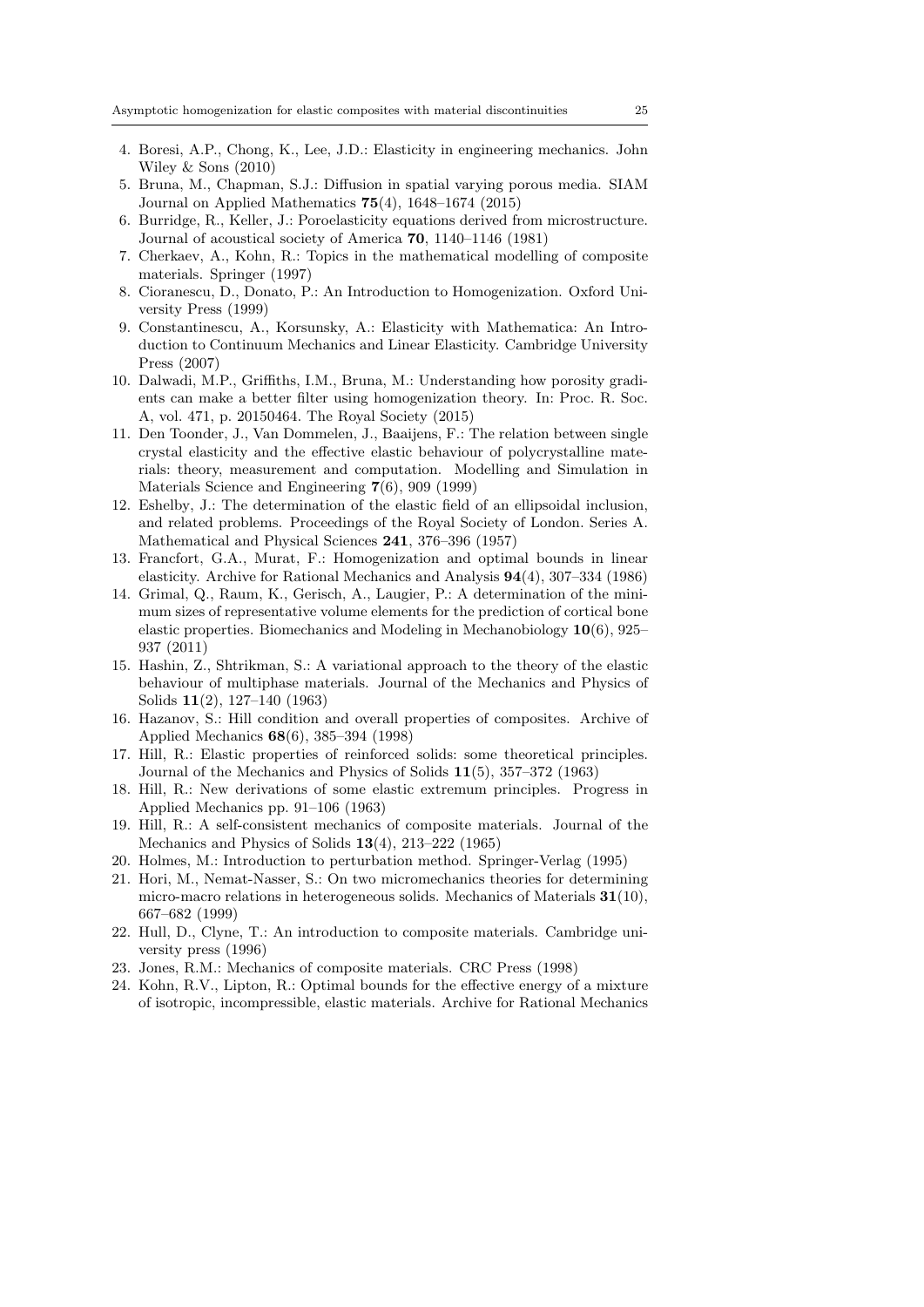and Analysis 102(4), 331–350 (1988)

- 25. Mei, C.C., Vernescu, B.: Homogenization Methods for multiscale mechanics. World Scientific (2010)
- 26. Milton, G.W.: The theory of composites, vol. 6. Cambridge University Press (2002)
- 27. Mori, T., Tanaka, K.: Average stress in matrix and average elastic energy of materials with misfitting inclusions. Acta Metallurgica 21(5), 571–574 (1973)
- 28. Murat, F.: H-convergence, séminaire danalyse fonctionnelle et numérique  $(1977/1978)$ . Université dAlger, Multigraphed  $(1978)$
- 29. Papanicolau, G., Bensoussan, A., Lions, J.L.: Asymptotic analysis for periodic structures. Elsevier (1978)
- 30. Peerlings, R., Fleck, N.: Computational evaluation of strain gradient elasticity constants. International Journal for Multiscale Computational Engineering  $2(4)$  (2004)
- 31. Penta, R., Ambrosi, D., Quarteroni, A.: Multiscale homogenization for fluid and drug transport in vascularized malignant tissues. Mathematical Models and Methods in Applied Sciences  $25(1)$ , 79–108 (2015)
- 32. Penta, R., Ambrosi, D., Shipley, R.J.: Effective governing equations for poroelastic growing media. The Quarterly Journal of Mechanics and Applied Mathematics 67(1), 69–91 (2014)
- 33. Penta, R., Gerisch, A.: Investigation of the potential of asymptotic homogenization for elastic composites via a three-dimensional computational study. Computing and Visualization in Science 17(4), 185–201 (2016)
- 34. Penta, R., Raum, K., Grimal, Q., Schrof, S., Gerisch, A.: Can a continuous mineral foam explain the stiffening of aged bone tissue? A micromechanical approach to mineral fusion in musculoskeletal tissues. Bioinspirations and Biomimetics 11(3), 1–15 (2016)
- 35. Qu, J.: The effect of slightly weakened interfaces on the overall elastic properties of composite materials. Mechanics of Materials 14(4), 269–281 (1993)
- 36. Reuss, A.: Berechnung der Fließgrenze von Mischkristallen auf Grund der Plastizitätsbedingung für Einkristalle. ZAMM - Journal of Applied Mathematics and Mechanics / Zeitschrift fr Angewandte Mathematik und Mechanik  $9(1)$ , 49–58 (1929)
- 37. Sanchez-Palencia, E.: Non-Homogeneous Media and Vibration Theory-Lecture Notes in Physics 127. Springer-Verlag (1980)
- 38. Segurado, J., Llorca, J.: A numerical approximation to the elastic properties of sphere-reinforced composites. Journal of the Mechanics and Physics of Solids 50(10), 2107–2121 (2002)
- 39. Shipley, R.J., Chapman, J.: Multiscale modelling of fluid and drug transport in vascular tumors. Bulletin of Mathematical Biology. 72, 1464–1491 (2010)
- 40. Slawinski, M.A.: Waves and rays in elastic continua. World Scientific (2010)
- 41. Tartar, L.: Estimation de coefficients homogenises. In: Computing methods in applied sciences and engineering, 1977, I, pp. 364–373. Springer (1979)
- 42. Tiburtius, S., Schrof, S., Moln´ar, F., Varga, P., Peyrin, F., Grimal, Q., Raum, K., Gerisch, A.: On the elastic properties of mineralized turkey leg tendon tissue: multiscale model and experiment. Biomechanics and modeling in mechanobiology 13, 1003–1023 (2014)
- 43. Voigt, W.: Ueber die Beziehung zwischen den beiden Elasticitätsconstanten isotroper Körper. Annalen der Physik und Chemie, Neue Folge 38, 573–587